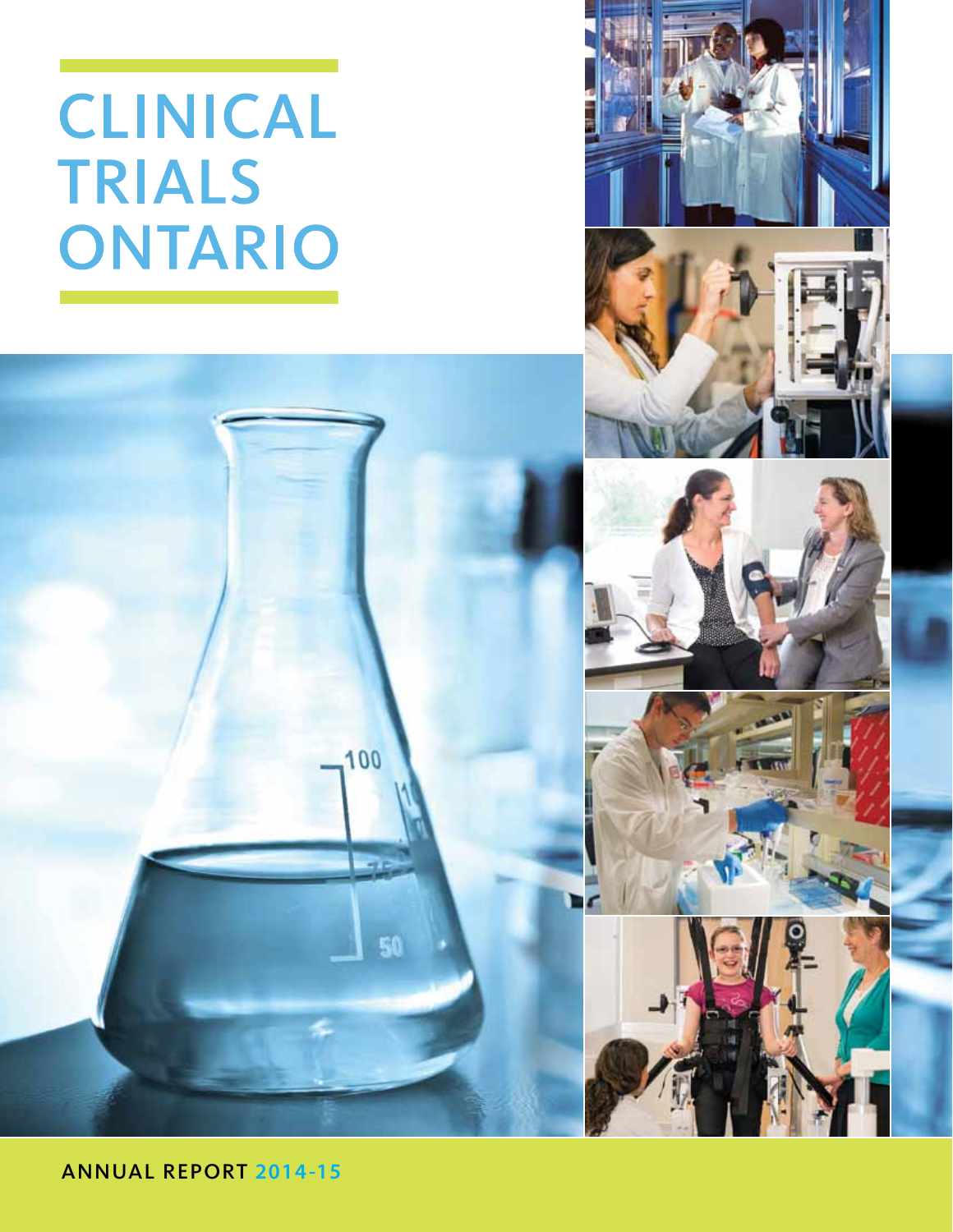# **CONTENTS**

- **1** Who We Are
- **2** Advancing Ontario as a Global Leader in Clinical Trials
- **3** Year in Review
- **4** Programming
- **12** Partnerships, Collaborations and Engagement
- **16** Statement of Financial Position
- **17** Organizational Profile

This report reflects the work completed or in progress between May 2014 and September 2015. Contents may only be reproduced with written permission from Clinical Trials Ontario. Editor: Margaret Polanyi Design: Wyman Design wymandesign.ca Photos: Eyecontact Photography, John Hryniuk Photography, Warren Toda, Q Media Solutions, Government of Ontario © 2015

**PLAN WARE** 

tolog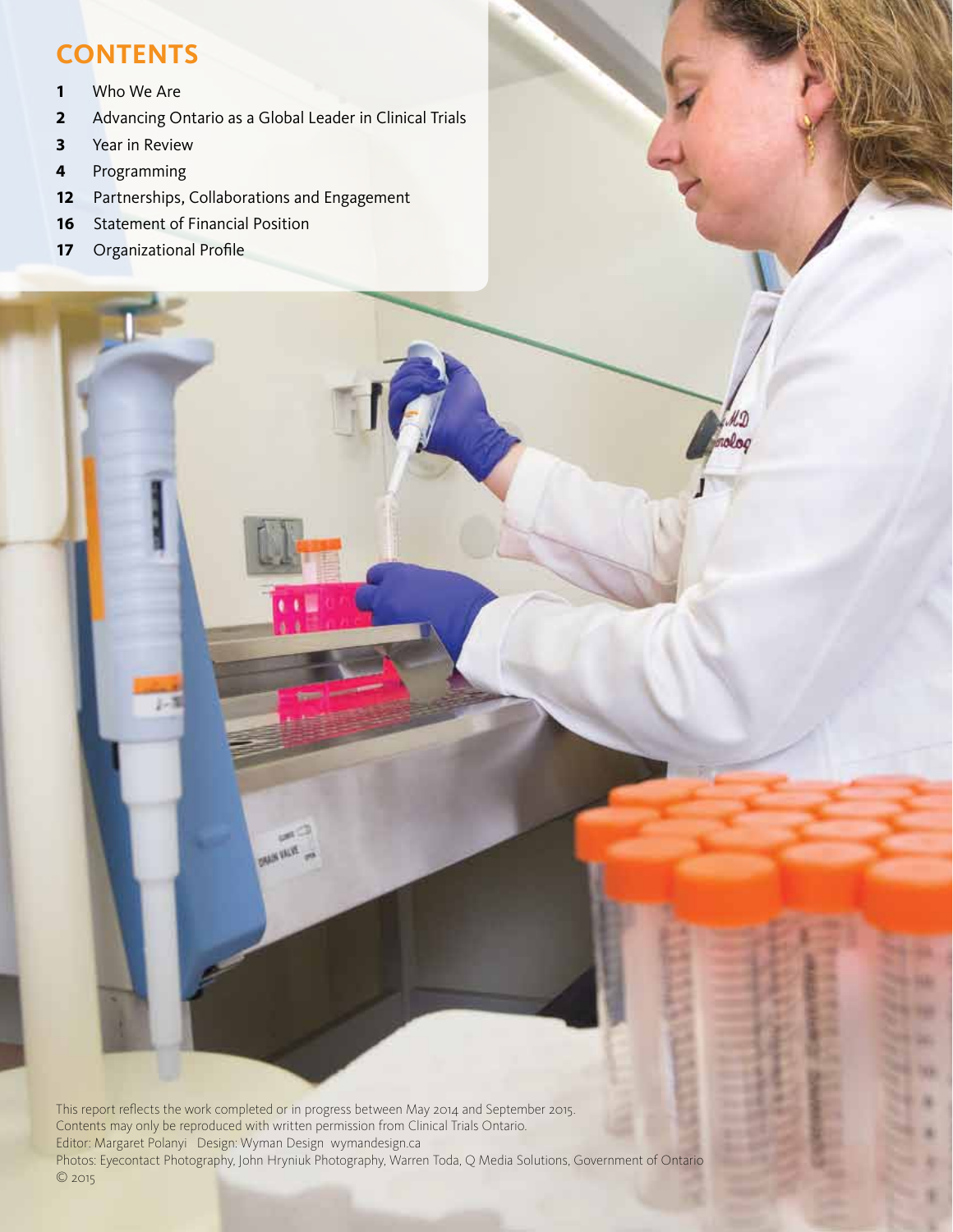# Making Ontario a preferred location for global clinical trials, while maintaining the highest ethical standards

Clinical Trials Ontario (CTO) is an independent not-for-profit organization established with support from the Government of Ontario. Our mandate is to work collaboratively with the clinical trials community, the public and strategic partners to improve Ontario's clinical trials environment and attract clinical trial investment to the province, while supporting the highest ethical and quality standards.

# **OUR STRATEGIES THE VISION OF CLINICAL TRIALS ONTARIO IS BEING ADVANCED THROUGH THESE KEY STRATEGIES:**



**1**Streamlining processes to support the timely, efficient and cost-effective conduct of highquality clinical trials.



**2** Supporting and promoting public and patient engagement in clinical trials.



**3** Promoting Ontario's competitive advantages and clinical trial capacities to attract more industry investment.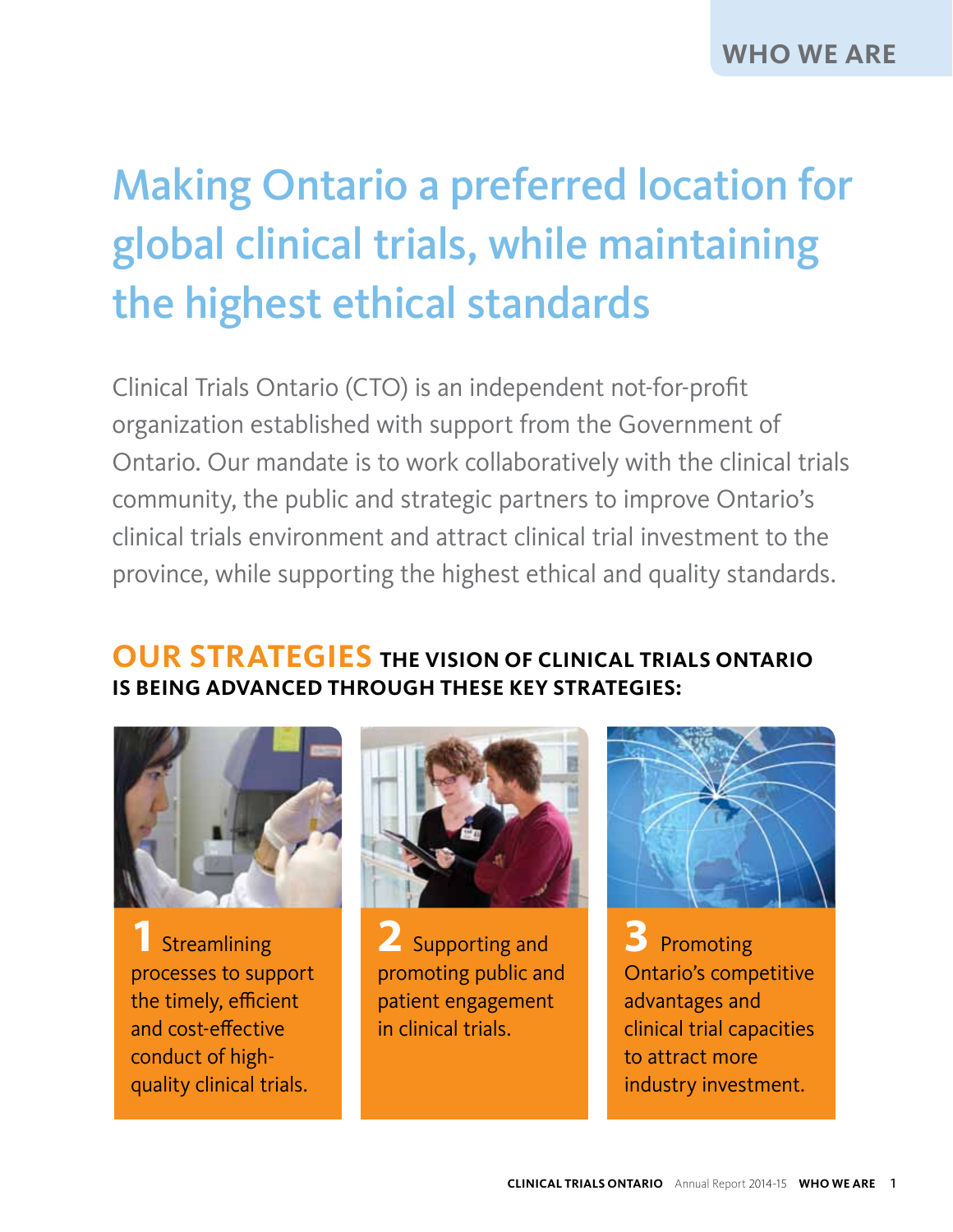### **ADVANCING ONTARIO**

# **AS A GLOBAL LEADER IN CLINICAL TRIALS**

This was a landmark year for Clinical Trials Ontario (CTO). Working closely with the clinical research community, we accomplished something that was just an idea three years ago. CTO officially launched a new 'streamlined' approach to research ethics review in this province. Ontario now stands out even more as an excellent location for clinical trials.

 The new CTO Streamlined Research Ethics Review System offers a highly-efficient approach to obtaining ethics review across multiple research sites in Ontario, while maintaining the highest ethical standards. It benefits everyone involved in clinical trials by harmonizing processes and reducing the time and administrative burden involved in multi-centre clinical trials.

 As you will read in this report, multiple trials are already flowing through the new system. At the time of writing, 10 research ethics boards (REBs) are 'CTO Qualified' to review studies, and several others are expected to qualify soon. Over 40 research sites have signed on and are ready to recruit patients to trials reviewed through the system.

 The CTO Streamlined System significantly enhances the clinical trials climate in Ontario. Clinical trials are crucial to our health and well-being. They assess the safety and effectiveness of therapies and support the development of new drugs, devices and vaccines. They offer access to novel treatments and generate evidence to inform health care delivery. Clinical trials also create high-paying jobs and attract world-class researchers and clinicians.

#### **The Ontario advantage**

In Ontario, we are fortunate to have many advantages to build on—world-class research facilities and investigators, research-intensive academic and community hospitals, a thriving private research community, a reputation for highquality data, and a population that is demographically and ethnically diverse.

And now, Ontario can boast a unique and efficient

research ethics review process. As you will see on these pages, stakeholders are recognizing the importance of the CTO Streamlined System. In fact, it was one of the initiatives featured in a 2015 report on the Government of Ontario's burden reduction activities.

 Building the CTO Streamlined System has truly been a community effort and success. A stakeholder-led organization, CTO has received extraordinary support from the clinical trials community in advancing our programming and other initiatives to streamline clinical trials, engage patients and the public in clinical trials, and promote Ontario as the preferred location for clinical trials.

#### **Building on success**

Now, CTO has an opportunity to build on this success and further enhance the clinical trials environment in Ontario. Maximizing engagement in the Streamlined System is paramount. CTO is also actively working on other streamlining measures, such as processes to support efficient contract review for multi-centre clinical research. We are deeply committed to increasing public awareness of clinical trials, and to supporting research site performance. Front and centre to all of our activities will be partnering and promoting Ontario as *the place* for global clinical trials.

 In three short years, CTO has earned recognition as an essential component of the life sciences sector in Ontario. Thanks to the Ontario government's investment in CTO, we now have the infrastructure to advance Ontario as a global leader in clinical trials. CTO is also grateful to the CTO Board of Directors, our staff, member organizations, stakeholders and wider community for their involvement, contribution and support.

 We have succeeded in bringing together the talent, drive and commitment that exists in Ontario, and focusing it on a common goal: a high-quality and efficient clinical trials environment which offers cutting-edge therapies to Ontarians.

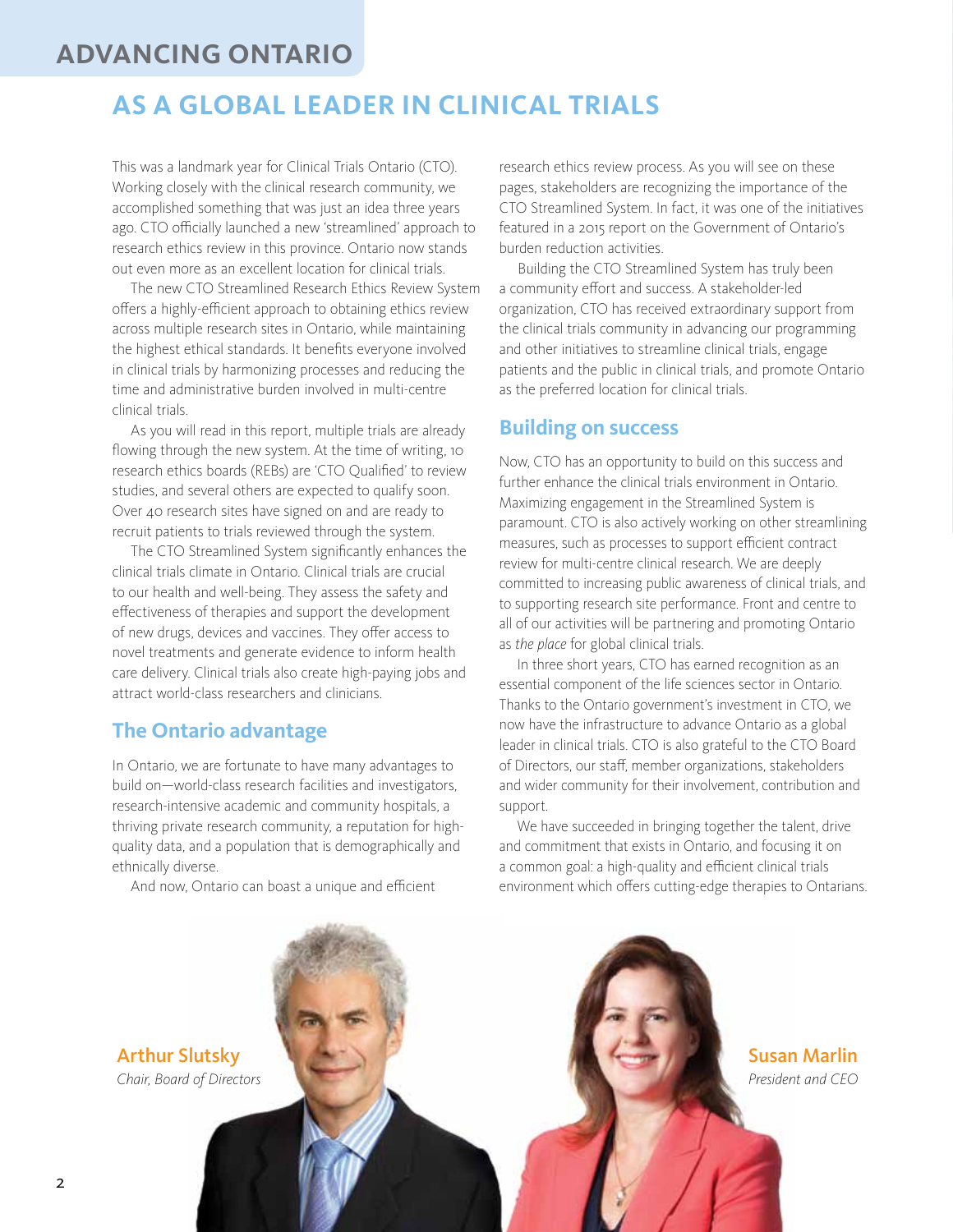

We are proud of what the clinical trials community has achieved in partnership with CTO over the past year. We have made significant progress in advancing our mission: to strengthen, promote and capitalize on Ontario's competitive advantages for conducting high-quality clinical trials.

# **KEY SUCCESSES FROM THE PAST YEAR INCLUDE: KEY SUCCESSES FROM THE PAST YEAR INCLUDE:**

- Officially launching the CTO Streamlined Research Ethics Review System and CTO Stream, with impressive uptake:
	- 10 fully qualified research ethics boards and others undergoing the CTO REB Qualification process
	- Over 40 research sites signed on to participate
	- Multiple studies reviewed or pending review through the System
- Developing additional streamlined supports and tools
- Hosting the CTO 2015 Clinical Trials Conference, and releasing a Conference Digest
- Establishing CTO as a vital resource for information on the clinical trials sector in Ontario
- Building partnerships and collaborations to enhance the clinical trials climate in Ontario and Canada
- Engaging with health charities and advocacy groups
- Undertaking a landscape review of participant recruitment and retention strategies
- Conducting a public opinion survey on perceptions and knowledge of clinical trials
- Producing a high-quality video to showcase Ontario's advantages as a location for clinical trials.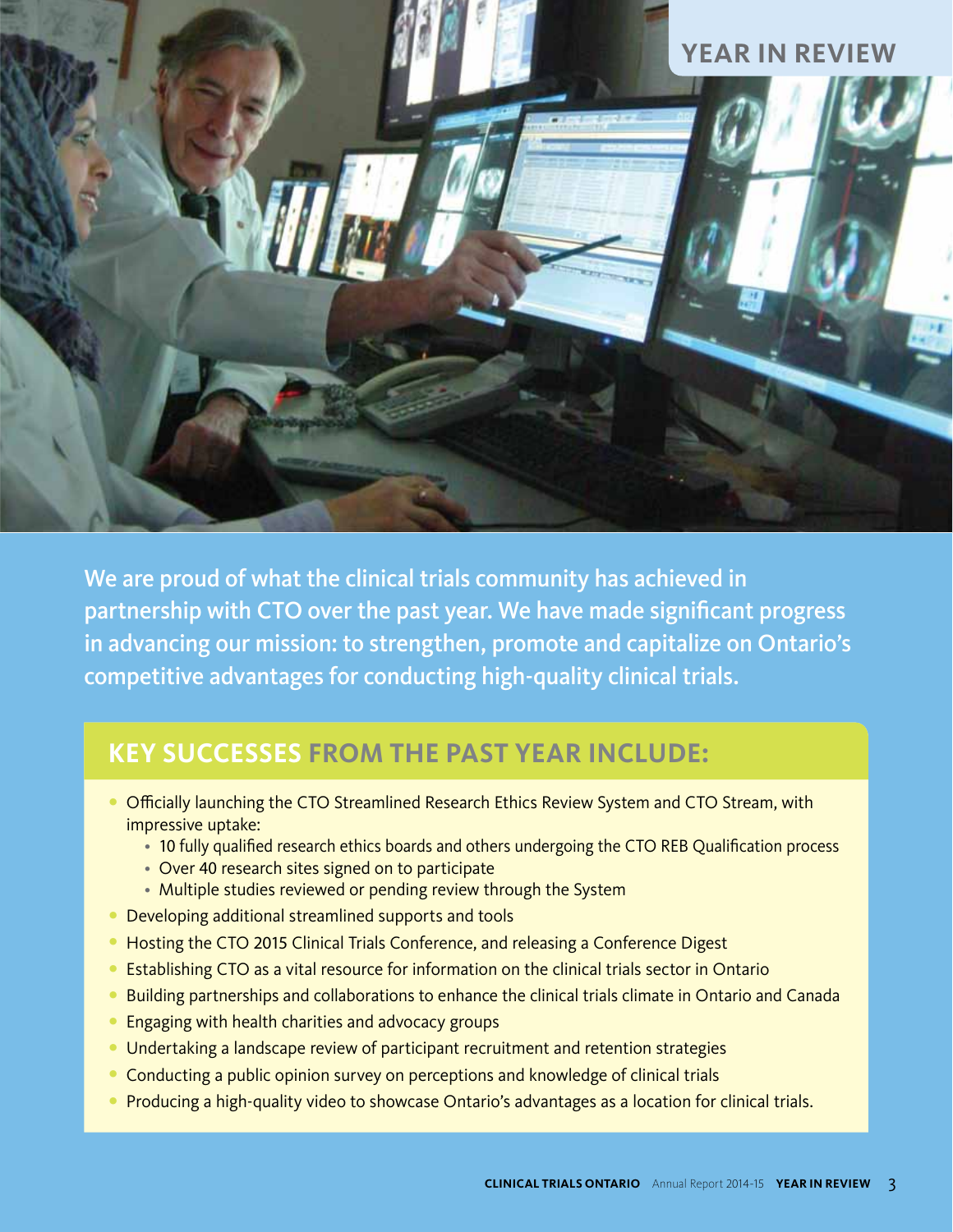### **PROGRAMMING**

# **1 STREAMLINING PROCESSES**

# **THE NEW CTO STREAMLINED SYSTEM**

This is the year that we officially rolled out the CTO Streamlined Research Ethics Review System and reviewed the first clinical trials through the new System.

 Ontario now has a unique and efficient approach to research ethics review that reduces the time and effort involved in launching multi-centre clinical trials.

 The new CTO Streamlined System allows any single 'CTO Qualified' research ethics board (REB) in Ontario to provide ethics review and oversight for multiple research sites participating in the same clinical trial.

This means, for example, that a trial with 10 participating sites no longer has to go through 10 separate research ethics board reviews for the same study protocol.

 What used to take months can now take days. Instead of each research site submitting a full research ethics review application to their local REB—a process that can take up to six months—a site can join an approved protocol in just days.

 It's a timely and effective approach that will improve the speed and reduce the costs of doing multi-centre clinical trials in Ontario, while maintaining the highest ethical standards for participant protection.

 This streamlined approach was conceived, designed and built as a community effort with hospital, university, REB, industry, private provider and other communities supporting clinical research across Ontario.

 The CTO Streamlined System can be used for both industrysponsored and investigator-initiated multi-centre clinical trials, and for any multi-centre health research project, including health systems research and epidemiologic studies.

#### **Qualification Program in full swing**

A centrepiece of the CTO Streamlined System is a rigorous qualification process. It ensures that all participating REBs are 'CTO Qualified'.

 The unique program provides REBs with an external review of their governance, membership, operations and review procedures to ensure that a certain standard is met to deliver on high-quality reviews.

 The CTO REB Qualification Program was finalized in 2015 and 10 research ethics boards became fully qualified (see list on page 6). More are in the midst of the qualification process, or preparing for it.

 Any fully qualified REB can officially provide ethical review and oversight of multicentre research on behalf of multiple research sites across Ontario. It becomes known as the 'board of record' for that study.



 Within a year, CTO expects to have qualified research ethics boards serving most of the academic hospitals in Ontario, as well as qualified REBs in the community hospital and private research sectors.

#### **FIRST INDUSTRY TRIAL RECEIVES ETHICS APPROVAL** RECEIVED APPROVALENT COMPANY *Over a dozen others moving through System through System* **FIRST INDUSTRY TRIAL**  *Over a dozen others moving*

In spring 2015, GlaxoSmithKline (GSK) became the first industry clinical trial sponsor to use the CTO Streamlined Research Ethics Review System.

 GSK's global multi-centre clinical trial received province-wide ethics approval of the study protocol in Ontario just two months from the time of submission.

 With ethics approval in place, the study can add on sites in Ontario. This will take days to approve instead of months.

 "GSK is very happy to work with CTO and to participate in the Streamlined System. It will make timelines for our trials faster, it will simplify things and it will make Ontario a lot more competitive. Congratulations to CTO, and thank you for helping to make Ontario more competitive, and helping all of us to make Canada a lot more competitive when it comes to clinical trials," said Dr. Rav Kumar, Vice President, R&D, GSK.

 Since June 2015, when CTO announced GSK's successful use of the CTO Streamlined System, 16 other clinical studies have been reviewed or are pending review through the System.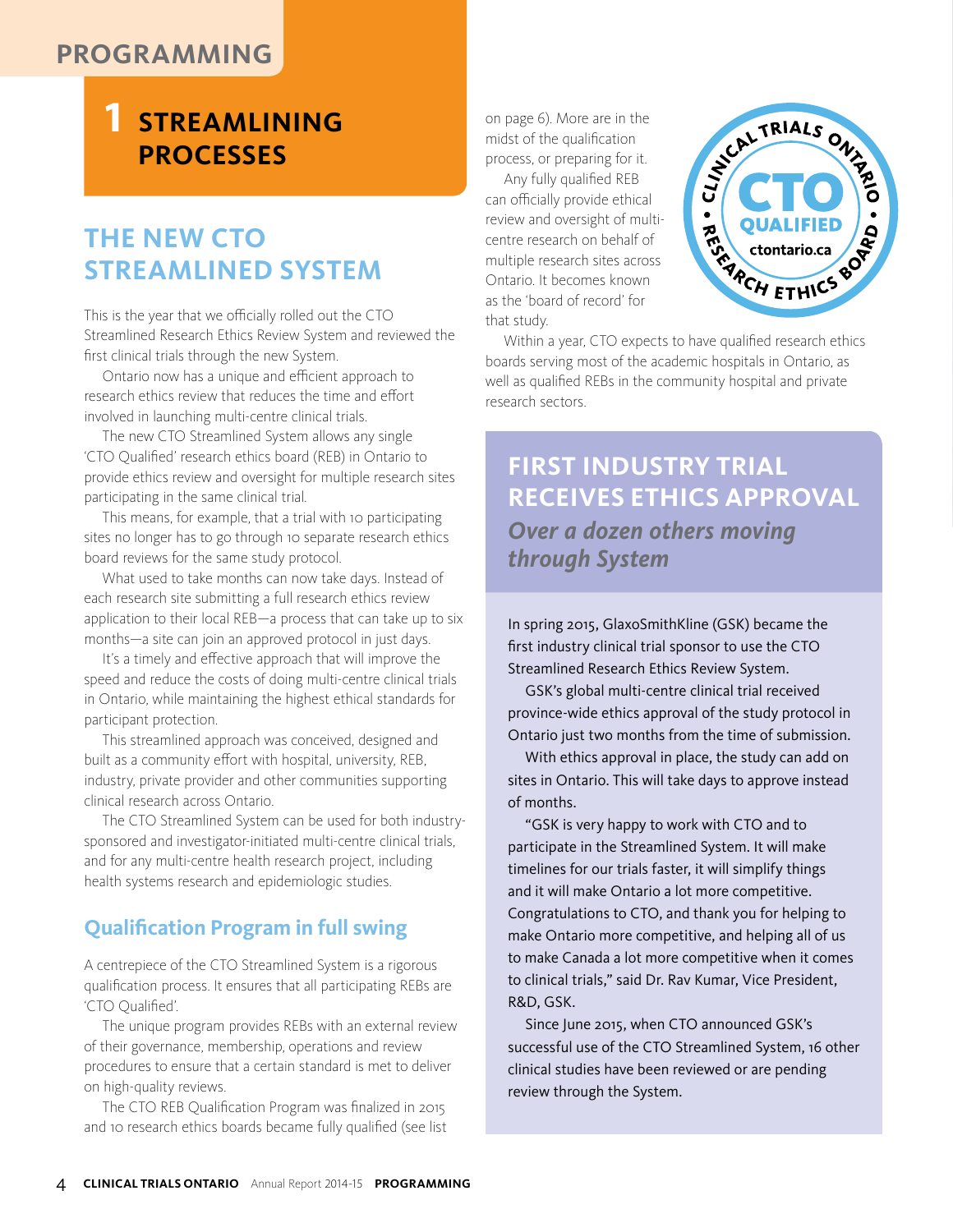

*From left to right: Rav Kumar, Vice President, R&D, GlaxoSmithKline (GSK); Daiene Vernile, MPP and Parliamentary Assistant to the Ontario Minister of Research and Innovation; Susan Marlin, President and CEO, CTO; Leslee Thompson, then-Chair, Council of Academic Hospitals of Ontario; Arthur Slutsky, Chair, Board of Directors, CTO.*

### **THE LAUNCH**

The province-wide CTO Streamlined System was formally launched before an audience of over 400 members of the clinical research community at the CTO 2015 Clinical Trials Conference in Toronto on March 4, 2015.

 The announcement was made by Daiene Vernile, Member of Provincial Parliament (MPP) and Parliamentary Assistant to The Honourable Reza Moridi, Ontario Minister of Research and Innovation.

 "The new CTO Streamlined System is a more nimble, efficient approach, while maintaining the highest ethical standards for participant protection," said Parliamentary Assistant Vernile. "Streamlining ensures more trials will come to Ontario, and that's a good thing."

 Taking the podium to support the announcement were Dr. Rav Kumar, Vice President, R&D, GlaxoSmithKline (GSK), and Leslee Thompson, then-Chair, Council of Academic Hospitals of Ontario (CAHO).

 "By improving speed and reducing costs of clinical trials in multiple locations, streamlining will enhance the environment for clinical trials and ensure that more trials come to Ontario," said Ms. Thompson. She said CAHO's 24 member hospitals intend to use the System.

### **GOING GLOBAL**

The Ontario launch of the CTO Streamlined System was followed by an international announcement at the 2015 BIO International Convention in Philadelphia on June 16, 2015.

 In making the announcement, Susan Marlin, President and CEO, CTO, shared news that GSK had successfully used the new system to receive ethics approval for a multicentre study (see page 4 for details).

 Pfizer Canada is also embracing the CTO Streamlined System. Dr. Ghislain Boudreau, Vice President, Public Affairs, Pfizer Canada, called it an important day for clinical trials in Ontario.

 "The CTO Streamlined System is going to enrich the clinical trials environment in Ontario and open the door to more clinical trial activity in this province. We would like to express our support for the new system among the many advantages that Ontario offers as a location to conduct clinical trials."

 The launch of the CTO Streamlined System generated national and international media coverage. Many clinical research organizations posted the news on their websites. Social media was buzzing with partner support.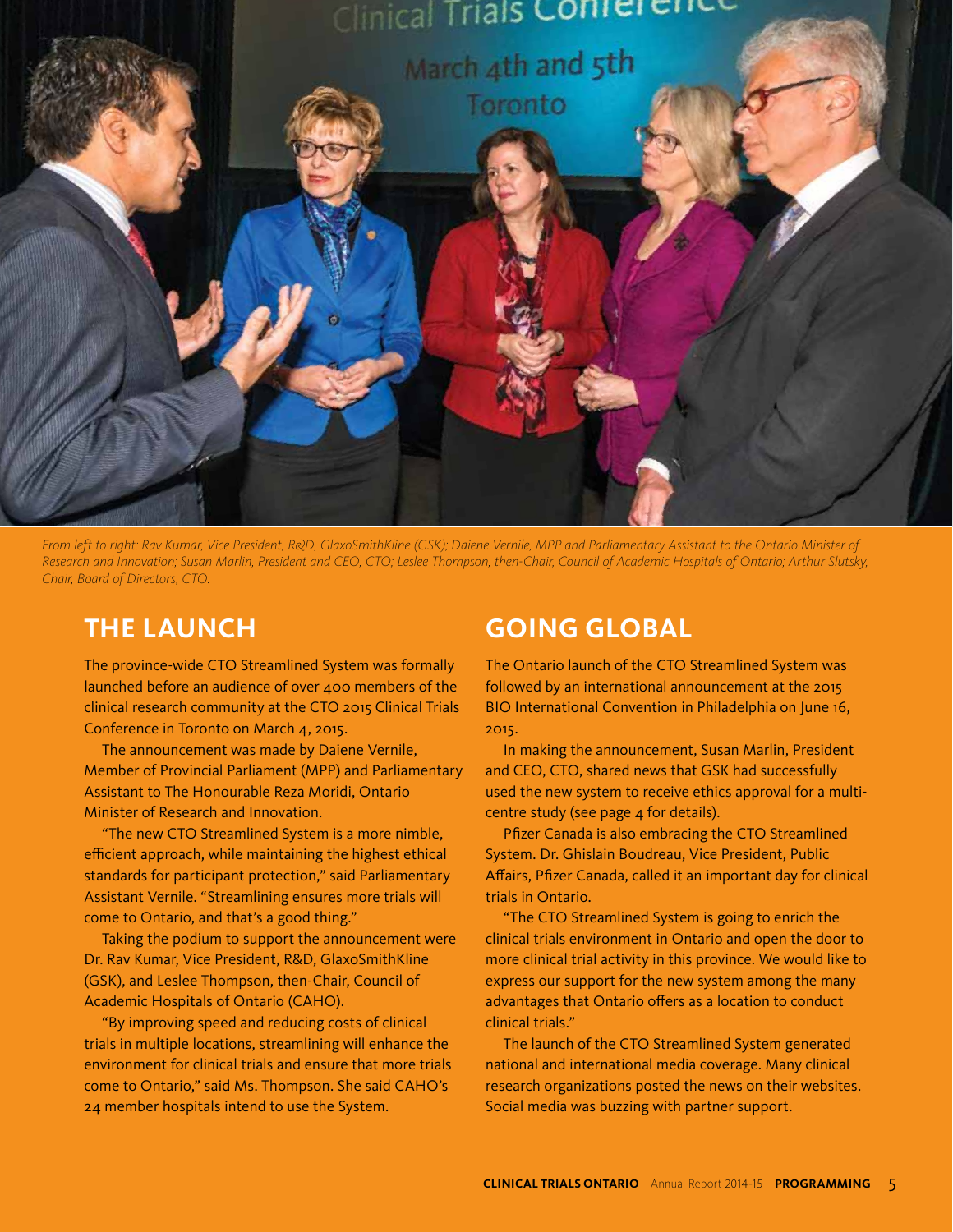#### **Building the CTO College of Reviewers**

Volunteer reviewers play an essential role in the CTO REB Qualification process. This past year, 12 experienced members of Ontario's research ethics community joined the CTO College of Reviewers.

 Qualification reviews are carried out by two reviewers, an auditor and CTO staff. The review team spends two days on site with REB personnel, reviewing documents and conducting interviews to assess the REB and its operations against the CTO REB Qualification Checklist.

 We thank the dedicated members of the College of Reviewers for participating in site visits and contributing their expertise. With each visit, CTO learns more about the remarkable commitment and capabilities that exist to protect research participants in Ontario.

#### **CTO Stream goes live**



Core to the CTO Streamlined System is CTO Stream, a webbased electronic platform for coordinating research ethics reviews. CTO Stream was tested and finalized early this year and launched in March 2015.

 Developed in partnership with Infonetica Ltd, CTO Stream enables research ethics review,

document management, and communication between multiple institutions and REBs. All studies employ the same user-friendly interface and REB application forms.

 CTO Stream is designed for any multi-site clinical research. We also offer local use of the system on a fee recovery basis. Having a common system across Ontario for local reviews will further harmonize processes.

#### **Signing on research sites**

Once a study protocol is approved through the CTO Streamlined System, sites wishing to take part in the trial can get going—provided they have a participation agreement with CTO. So far, more than 40 research sites have signed agreements and can join studies approved through CTO. A list of participating sites can be found on our website.

#### **Common forms, policies and procedures**

CTO continues to develop policies, procedures, tools and education to support the CTO Streamlined System. We have created a common set of application forms for research ethics review, based on common elements identified through a national survey of forms, and advice from the CTO Forms Working Group composed of REB operations experts from across Ontario.

 CTO has also developed a standard informed consent form for clinical trials. This template can be used by researchers submitting studies to the CTO Streamlined System. It is a broader version of a harmonized consent form for oncology trials that was created by the Ontario Cancer Research Ethics Board, NCIC-Clinical Trials Group and British Columbia Cancer Agency. CTO is grateful to the 'CTO Qualified' REBs and CTO advisory groups that provided their expertise and feedback on this template.

#### **Training and information**

To date, CTO has hosted 11 webinars introducing the CTO Streamlined System and providing essential information to the clinical research community. More than 400 people from industry, REBs and institutions have attended these sessions. We have also created informational handouts describing key components of the System. User manuals and training for CTO Stream are being developed, as are standard operating procedures for REBs using the web platform.

# **CONGRATULATIONS TO CTO QUALIFIED REBS CONGRATULATIONS TO 'CTO QUALIFIED' REBs**

Baycrest Research Ethics Board Hamilton Integrated Research Ethics Board Holland Bloorview Research Ethics Board Ontario Cancer Research Ethics Board Ottawa Health Science Network Research Ethics Board Queen's University Health Sciences and Affiliated Teaching Hospitals Research Ethics Board St. Michael's Research Ethics Board Sunnybrook Health Sciences Centre Research Ethics Board University Health Network Research Ethics Board Western University Health Sciences Research Ethics Board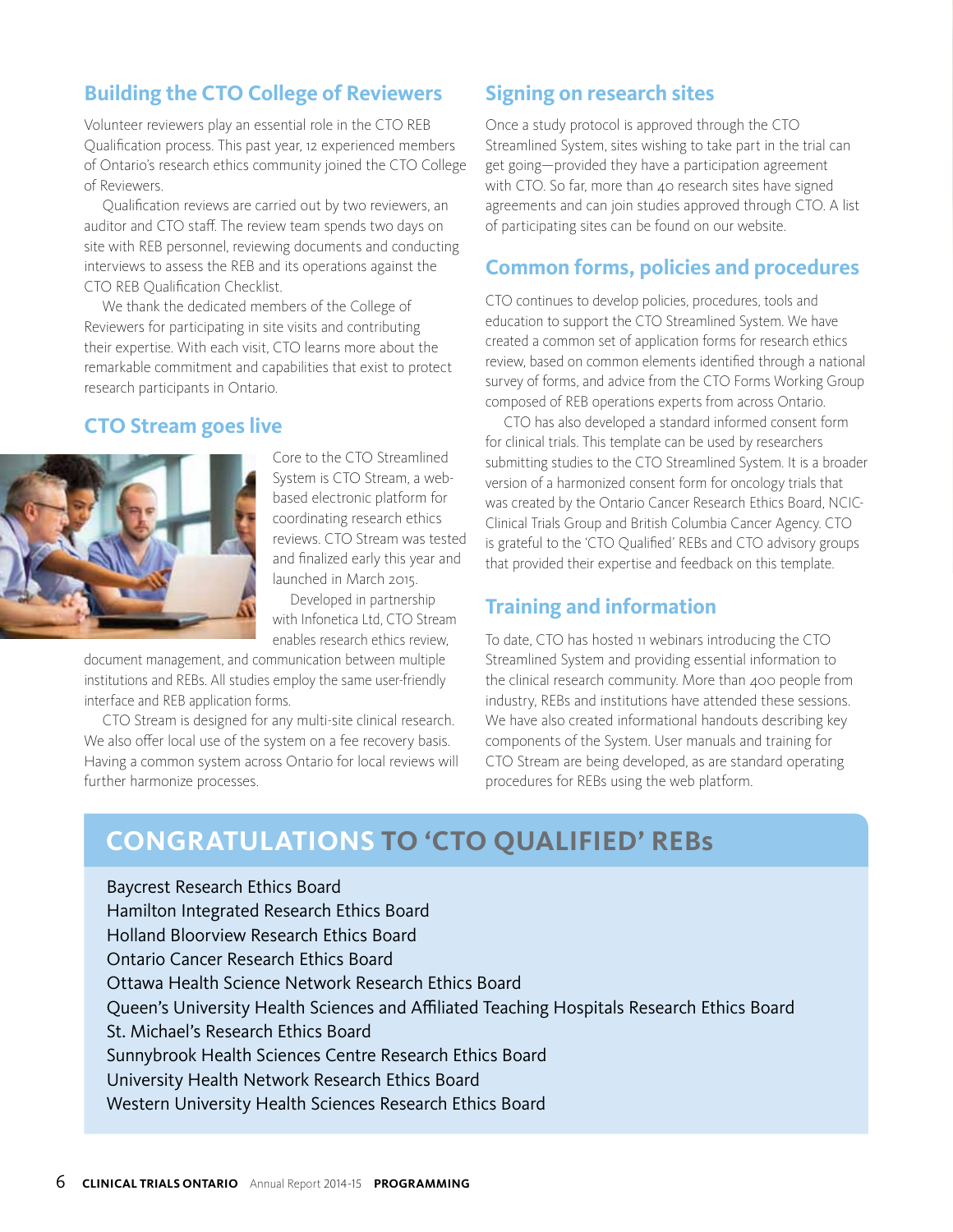

# **STREAMLINING AND HARMONIZING OTHER PROCESSES AND PLATFORMS**

CTO worked on a number of other initiatives this past year that will also help to streamline, harmonize and improve the clinical trials environment.

### **1 Model Clinical Trials Agreement**

CTO has continued to follow this important issue and remains supportive of national efforts to create a model agreement for use across studies. In addition to tools like the model contract, CTO will be exploring mechanisms to streamline the contract finalization process across multiple institutions.

### **2 REB Standard Operating Procedures**

The Canadian REB standard operating procedures (SOPs) developed by the Network of Networks (N2) and the Canadian Association of Research Ethics Boards (CAREB) are a critical resource to REBs in Ontario and to the CTO REB Qualification process. CTO provided direct support to finalize the SOPs, and for translation into French. Making these SOPs available will contribute to the adoption and maintenance of best practices across multiple REBs. 

### **FUTURE ACTIVITIES INCLUDE: FUTURE ACTIVITIES INCLUDE:**

- Maximizing engagement in the CTO Streamlined System to make Ontario a leading jurisdiction for efficient and high-quality ethical review
- Streamlining clinical trial agreements and other processes to support efficient contract review for multi-centre clinical research
- Working with research sites to identify and implement programs to support improved site performance
- Continuing to develop best practices, toolkits and education/training resources to support efficient start-up and conduct of clinical trials in Ontario
- Developing user manuals and training for using CTO Stream.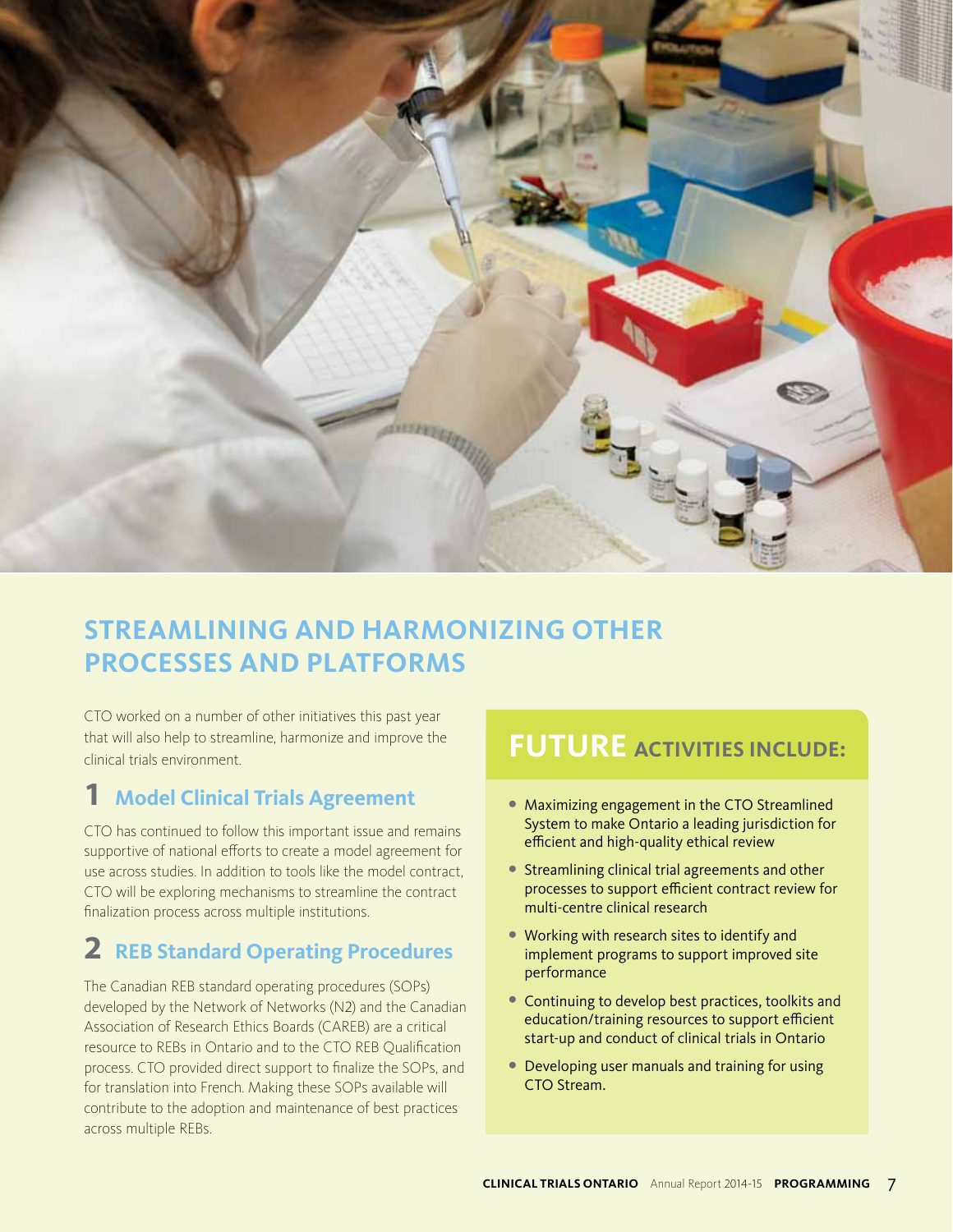# **2 ENGAGING PARTICIPANTS AND THE PUBLIC**

Clinical trials could not exist without volunteer participants. It is crucial for patients and the public to be informed about the benefits of participating in clinical trials, as well as the social value of clinical trials. This past year saw an increased focus at CTO on participant and public engagement.

 Why do we see this as a key part of our mission? Patients need to be aware that clinical trials are an option so that they can make informed decisions about participating. Additionally, greater public



engagement can enrich clinical trials. Patients and the public can serve an important role in advising how to do trials better, how to communicate information about trials, and how to design trials in a way that supports participant recruitment and retention.

 In recent months, CTO has been working to identify areas where we can make a meaningful contribution to the participant engagement process. A number of steps have helped to lay the groundwork for future activities.

#### **Learning more, sharing ideas**

At the CTO 2015 Clinical Trials Conference in March, participant engagement was the topic of a special session and a highlyproductive workshop, with panelists offering professional and personal perspectives about the roles of participants and the public in clinical trials.

 In May 2015, we organized a one-day workshop on patient and participant engagement. Attended by representatives from patient organizations and health charities, the event was aimed at understanding perceptions of clinical research and trials. Another goal was to learn more about the tools and resources that are available—and what else may be helpful. Attendees shared ideas and examples of engagement in clinical research that are being used to inform CTO programming.

#### **Engaging experts, conducting research**

This year, CTO hired two patient engagement advisors to help us develop a framework for participant engagement. A landscape review of strategies for recruitment and retention of clinical trial participants was completed in May 2015. This review indicated the need to take into account the perspective of both the research participant and the health care provider. It also showed the importance of tailoring approaches to specific trials and participant populations.

 CTO is delighted to have formed a partnership this year with the British Columbia Clinical Research Infrastructure Network (BCCRIN). Together, we are working on an opinion survey to gain insight into public perceptions and knowledge of clinical trials. The survey was carried out in Ontario and B.C. in summer 2015 by Ipsos Reid. Results will provide valuable information to guide CTO's activities.

#### **Raising public awareness about trials**

CTO continues to spotlight different members of the community who make clinical trials happen. Our Community Spotlight website series profiled a renowned clinician-researcher, a senior research administrator, and a member of the research ethics community. We also featured volunteers, who play such an indispensable role in clinical trials. One story profiled a mother who reflected on her young son's experience in clinical trials. Another featured a breast cancer survivor who took part in a clinical trial 26 years ago.

### **FUTURE ACTIVITIES INCLUDE: FUTURE ACTIVITIES INCLUDE:**

- Implementing programming to support public engagement in clinical trials
- Actively involving patients and the public in CTO activities
- Increasing public awareness of clinical trials
- Supporting health care providers.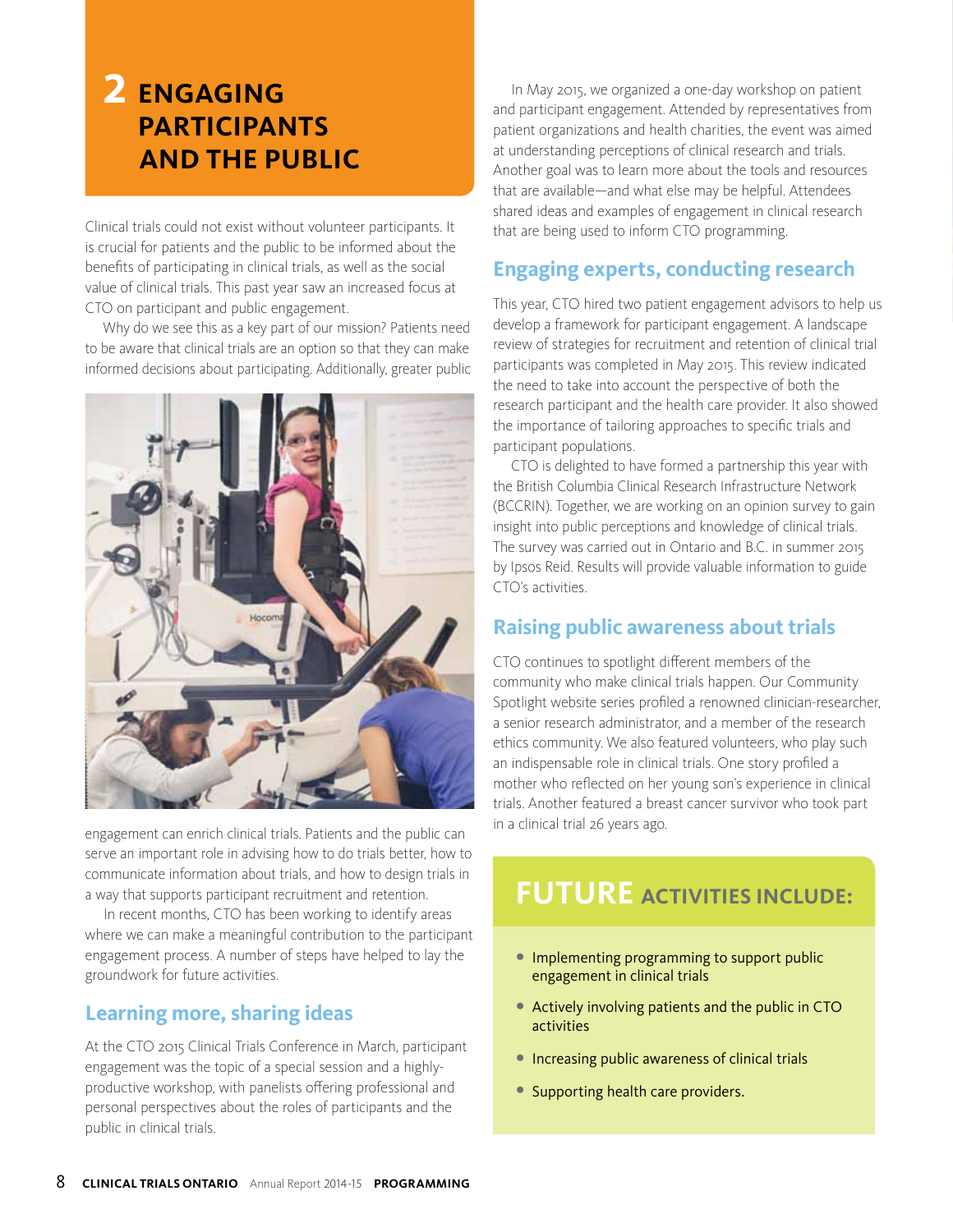

Our annual conference, held in Toronto on March 4-5, 2015, attracted more than 400 members of the clinical research community. The focus was on ways to enhance the clinical trials environment in Ontario and in Canada. Once again, this event was an opportunity to hear from a wide range of stakeholders. Some of the topics covered:

- Building a global system for excellence in clinical research
- Developments in the clinical trials environment in Canada and Ontario
- From the frontlines—investigator and investigative site experiences
- Participant engagement in clinical trials.

 Kicking off the plenary day was the announcement of the new CTO Streamlined Research Ethics Review System. Daiene Vernile, Member of Provincial Parliament (MPP) and Parliamentary Assistant to The Honourable Reza Moridi, Ontario Minister of Research and Innovation, officially launched the CTO Streamlined System. Leslee Thompson, then-Chair, Council of Academic Hospitals of Ontario (CAHO), and Dr. Rav Kumar, Vice President, R&D, GlaxoSmithKline (GSK), supported the announcement.

 As the conference got underway, Dr. Robert Bell, Ontario Deputy Minister of Health and Long-Term Care, delivered opening remarks. There were then lively roundtable discussions and presentations about opportunities for making Ontario a more attractive place for world-leading clinical research. Also on the agenda were two focused workshops; one explored opportunities and challenges in recruiting patients and using patient data, while the other covered the new CTO Streamlined System and looked at streamlining experiences elsewhere.

 CTO published a Conference Digest which captures key discussions and themes from the event.

### **WHAT PEOPLE SAID**

*"An opportunity to see research leaders working collaboratively towards solving the biggest problems facing clinical research."* 

- *"One of the first conferences I have attended where I felt every single topic was relevant to my line of work."*
- *"Probably the best, most organized, timely conference I have ever attended."*

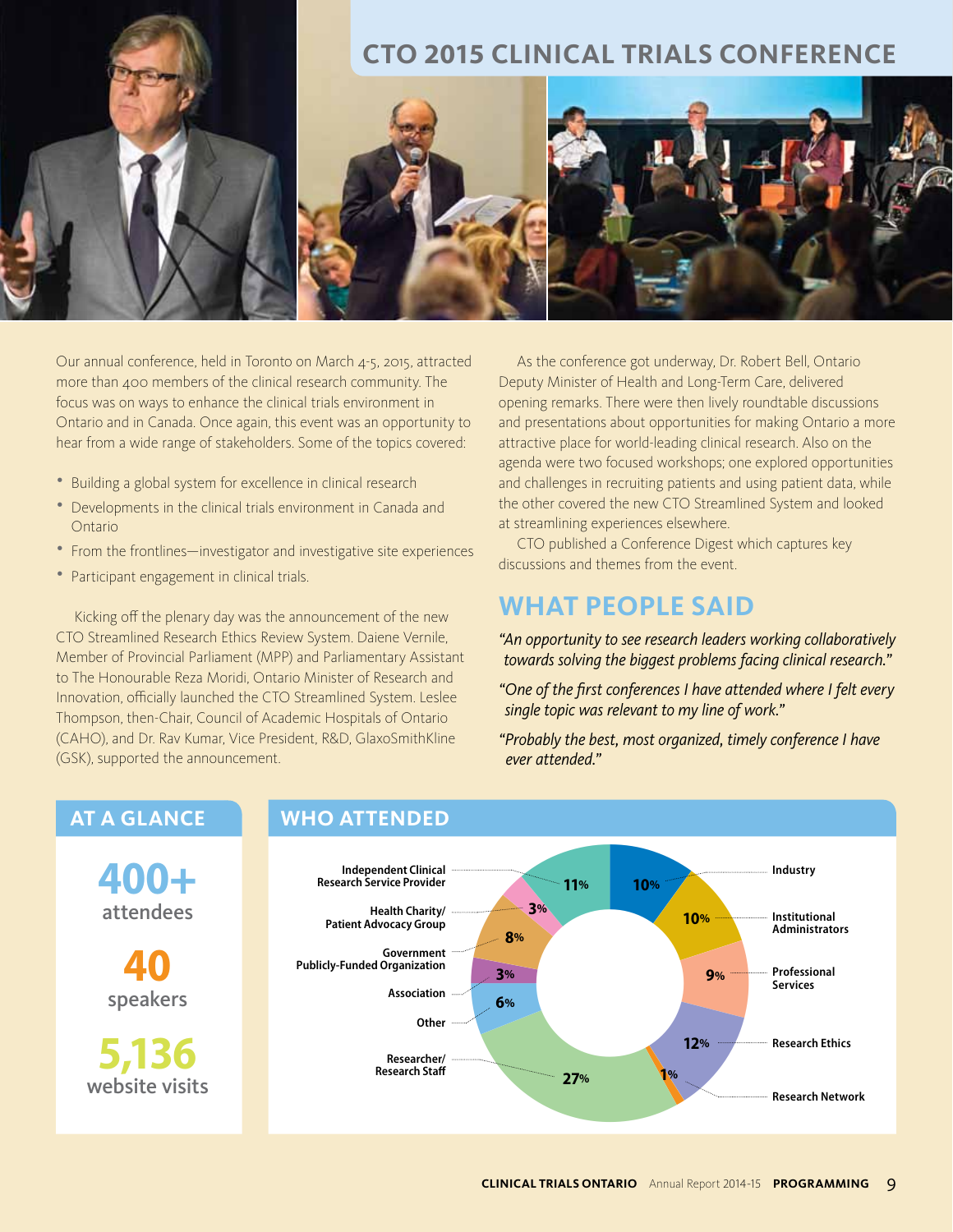# **3 PROMOTING ONTARIO AND ATTRACTING INVESTMENT**

Ontario has tremendous clinical research strengths, including top researchers, established networks and high-quality research infrastructure. We have a centrally-managed public health care system, competitive regulatory environment and diverse population. And now, Ontario has something new to offer: CTO's Streamlined Research Ethics Review System. These advantages need to be showcased to attract more clinical trials—bringing the benefits of new treatments, investment and high-quality



*CTO video shoot*

employment. And that's exactly what CTO is doing.

 CTO is working hard to promote Ontario's clinical trial capacities and to engage with decision-makers investing in clinical trials to help them understand the strategic opportunities that Ontario offers to their business. We interact with industry, private providers and companies new to conducting

clinical trials in Ontario. Our industry advisory group, chaired by Dr. Rafi Hofstein, provides expertise and advises on clinical trials activity in Ontario. CTO is also finalizing a metrics and evaluation program that will help us keep abreast of trends in Ontario's clinical trials environment. Listed below are some of CTO's activities in 2014-15 that are increasing awareness of Ontario's clinical trial strengths.

#### **Hosting a clinical trials conference**

CTO hosted its second Clinical Trials Conference on March 4-5, 2015. The conference is a setting for vibrant discussion about challenges and opportunities faced by the clinical trial sector. It engages stakeholders in strengthening and promoting Ontario as a location for clinical trials. For more about the conference, see page 9. A Conference Digest, published after the event, shows the opportunities that exist to make Ontario a preferred location to conduct clinical trials and attract more investments.

#### **Getting industry support and buy-in**

CTO's launch of the Streamlined System has received highprofile industry support. Dr. Rav Kumar, Vice President, R&D, GlaxoSmithKline (GSK), was an early and enthusiastic supporter of the new 'streamlined' approach at the Ontario launch. GSK was the first industry sponsor to use the system to receive ethics approval. The international launch of the Streamlined System was supported by Dr. Ghislain Boudreau, Vice President, Public Affairs, Pfizer Canada. Dr. Boudreau took part in the announcement.

 News of the System's launch received widespread media coverage. CTO's press release captured interest from the U.S., U.K., Japan, Germany, India, Australia and Hong Kong, to name a few places. CTO was featured in numerous trade and specialty media outlets, including Biotechnology Focus, PharmaIQ, Applied Clinical Trials, BioPortfolio.com, PharmExec.com, Drug Today Online, and the Toronto Region Board of Trade's OnBoard Magazine.

 CTO's new Streamlined System was highlighted in Ontario's 2015 Burden Reduction Report. The Building a Better Business Climate for Ontario: 2015 Burden Reduction Report featured 28 initiatives across government that are "modernizing services and making it easier for businesses to succeed."

### **Showcasing Ontario's strengths**

In 2015, CTO promoted Ontario's clinical trial advantages at various national and international conferences. For instance, CTO was an exhibiting partner in the Ontario Pavilion at the BIO 2015 International Convention. This was an amazing opportunity to explain and promote the advantages of the new CTO Streamlined System and to reach out to companies not yet conducting clinical trials in Ontario. As a participant in the Ontario Pavilion, CTO was seen as a valuable part of the pipeline that brings innovations and investments to Ontario.

 CTO presented in 2015 to Ontario's International Investment Development Representatives (IIDR). These representatives promote Ontario in the U.S., European Union (U.K., Germany and France) and Asia (China, India, Japan and Korea).

 We also added to our collection of promotional materials. At BIO 2015, CTO released our new video, Why Ontario for Clinical Trials. This high-quality video informs industry about the advantages of conducting clinical trials in Ontario. It features interviews with industry leaders, clinician-researchers and other experts. Also in 2015, CTO created a new brochure, Clinical Trials: The Ontario Advantage, which lists top reasons for doing clinical trials here. Finally, CTO has redesigned its website to better meet the needs of different audiences and promote Ontario. We increasingly use social media to interact with audiences and enhance awareness of Ontario's clinical trial capabilities.

#### **FUTURE ACTIVITIES INCLUDE: FUTURE ACTIVITIES INCLUDE:**

- Informing industry about the advantages of conducting clinical trials in Ontario and in Canada
- Building recognition and support for CTO's vision, mandate and value
- Explaining and promoting the benefits of CTO initiatives to improve the clinical trials climate
- Hosting a third annual clinical trials conference.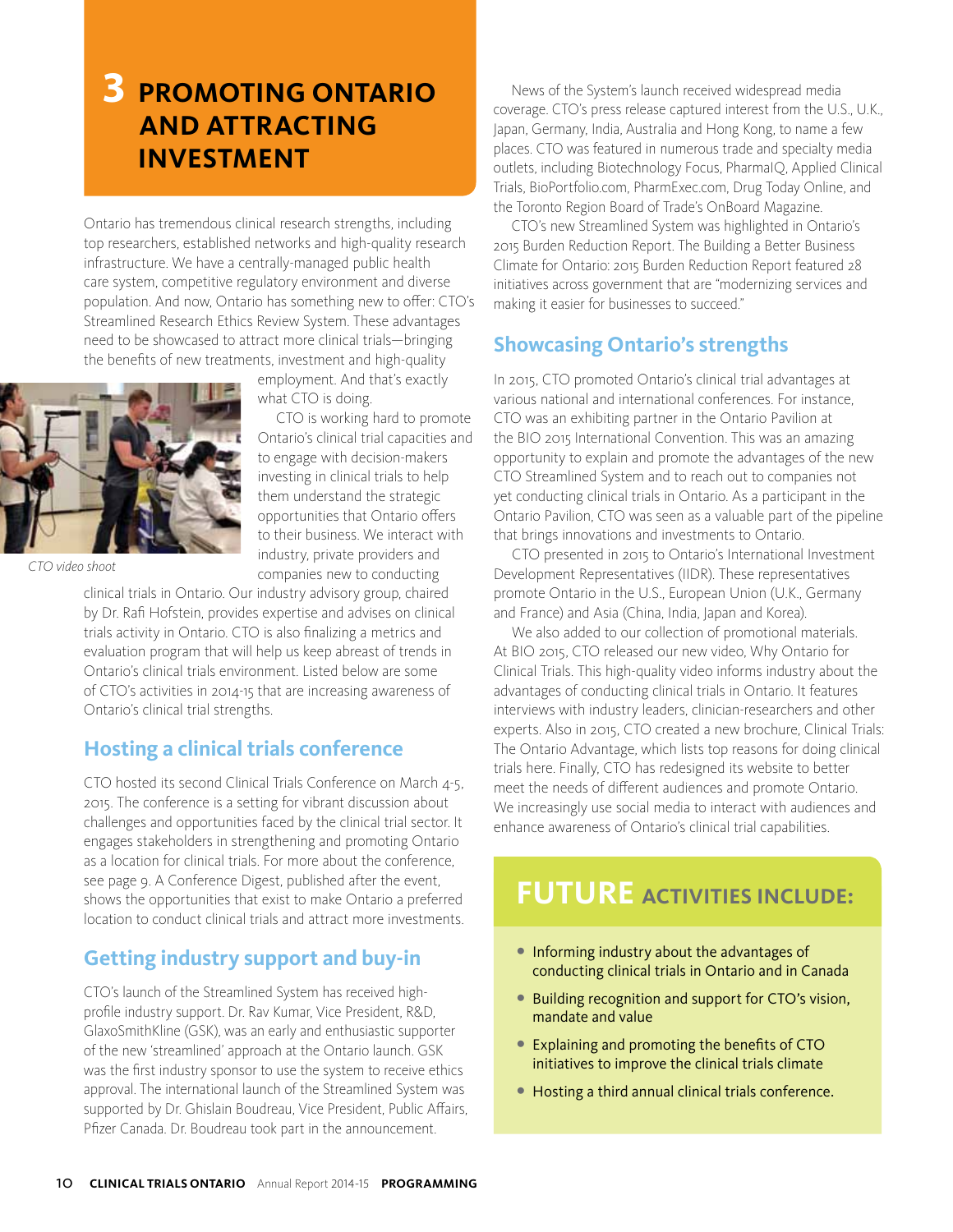

"Ontario is an ideal location for clinical trials because of our leading researchers and

clinicians, established networks and high-quality research infrastructure. Now, with a new streamlined approach for ethical review and oversight, Ontario will be an even more globally attractive place to conduct clinical trials."

#### **The Honourable Reza Moridi**

*Ontario Minister of Research and Innovation* 



"The CTO Streamlined System is going to enrich the clinical trials environment in Ontario and

open the door to more clinical trial activity in this province. We would like to express our support for the new system among the many advantages that Ontario offers as a location to conduct clinical trials."

#### **Ghislain Boudreau**

*Vice President, Public Affairs, Pfizer Canada*



"By improving the speed and reducing the costs of clinical trials in multiple locations, the CTO Streamlined

Research Ethics Review System will enhance the environment for clinical trials and ensure that more trials come to Ontario. Clinical trials are integral to the research discovery process and play a key part in the scientific and business models in many of our member hospitals. The Council of Academic Hospitals of Ontario (CAHO) recognizes the importance of having a streamlined review system to not only expedite reviews but also to provide a harmonized process."

#### **Catherine Zahn**

*Chair, Council of Academic Hospitals of Ontario (CAHO) and President and CEO, Centre for Addiction and Mental Health* 



"GSK is very happy to work with CTO and to participate in the **Streamlined** System. It will

make timelines for our trials faster, it will simplify things and it will make Ontario a lot more competitive. Congratulations to CTO, and thank you for helping to make Ontario more competitive, and helping all of us to make Canada a lot more competitive when it comes to clinical trials."

#### **Rav Kumar**

*Vice President, R&D, GlaxoSmithKline (GSK)* 



"I've been in research administration for a long time, so I've seen lots of initiatives

to harmonize clinical research processes start and stop. The CTO Streamlined Research Ethics Review System is one that has actually come to fruition. The fact that we now have a province-wide streamlined ethics review system is impressive. It's a positive thing for research in Ontario."

#### **Katie Porter**

*Director, Research Administration, Hamilton Health Sciences* 



"As one of Ontario's research-intensive hospitals, we thought we should be part of the CTO Streamlined System

and be involved in reviewing studies province-wide. I'm pleased that we took part in the CTO Qualification process. It's a good review of your own operation. It makes you think about how you are doing things and are you doing the best job possible. It ensures that you have procedures that are appropriate in relation to standards and guidelines in Ontario, Canada and the U.S."

#### **Albert Clark**

*Chair, Queen's University Health Sciences and Affiliated Teaching Hospitals Research Ethics Board*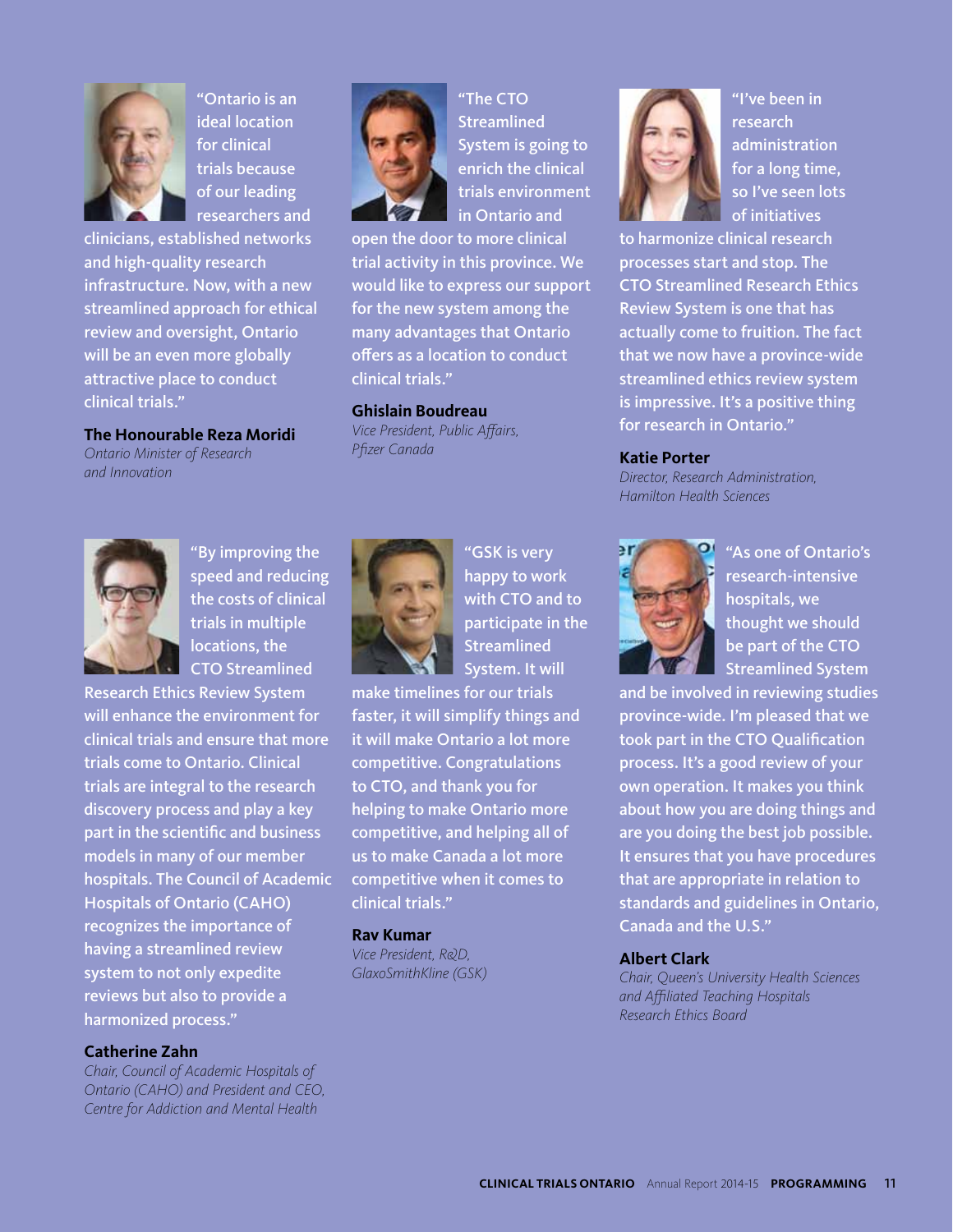## **PARTNERSHIPS, COLLABORATIONS AND ENGAGEMENT**

Ontario's investment in CTO has provided a focal point and catalyst for our stakeholder communities to actively engage in improving the clinical trials environment in Ontario.

 Over the past year, CTO has continuously connected with the community and increased the number of partnerships and collaborations.



 CTO is now an important component of the life sciences sector in Ontario. Collaborating with Ontario-based organizations to strengthen and promote this sector is critical to attracting more investment to the province. CTO has developed a close working relationship with Life Sciences Ontario (LSO). We are also part of a new initiative on the scene called TO Health! which is focused on creating a single voice for the Toronto Region Human Health & Science cluster.

 Another way CTO interacts with the life sciences sector is through the new CTO Streamlined System. Several organizations in the sector are now using and benefiting from this ethics review process. The system will be employed for projects funded through MaRS EXCITE and the Ontario SPOR SUPPORT Unit's (OSSU) IMPACT Awards. Additionally, multicentre evaluation projects funded through the HTX "REACH" program are being reviewed through the CTO System.

 CTO is also one of the Ontario SPOR SUPPORT Unit's 12 research centres—another way in which we are supporting clinical trial conduct and patient engagement.

#### **Connecting provincially, nationally and internationally**

We partner with national organizations and with other provinces in Canada. These partnerships strengthen the clinical trials environment across the country and bring additional benefits to Ontario. This past year, CTO was excited to begin a partnership with the BC Clinical Research Infrastructure Network (BCCRIN). It is off to a strong start with a collaboration involving a public opinion survey about clinical trials, conducted in summer 2015 in Ontario and B.C.

 CTO continues to collaborate with national organizations such as Canada's Research-Based Pharmaceutical Companies (Rx&D) and Canada's Medical Technology Companies (MEDEC) to enhance the clinical trials environment. Ms. Marlin serves as a member of the advisory committee of the Canadian Clinical Trials Coordinating Centre (CCTCC), which was created to implement an action plan to strengthen and improve clinical trials in Canada and to streamline processes for companies and researchers.

#### **CTO IS PLEASED TO BE PARTNERING AND WORKING WITH THESE AND OTHER ORGANIZATIONS:**

- Alliance for Clinical Research Excellence and Safety (ACRES) BC Clinical Research Infrastructure Network (BCCRIN) Canada's Medical Technology Companies (MEDEC) Canada's Research-Based Pharmaceutical Companies (Rx&D) Canadian Association of Research Ethics Boards (CAREB) Canadian Clinical Trials Coordinating Centre (CCTCC) Council of Academic Hospitals of Ontario (CAHO) Council of Ontario Faculties of Medicine (COFM) HealthCareCAN Health Charities Coalition of Canada Health Technology Exchange (HTX)
- Industrial Biotechnology Association of Canada (BIOTECanada) Institute for Clinical Evaluative Sciences (ICES) Life Sciences Ontario (LSO) MaRS EXCITE Network of Networks (N2) Ontario Brain Institute (OBI) Ontario Cancer Research Ethics Board (OCREB) Ontario Council on University Research (OCUR) Ontario Institute for Regenerative Medicine (OIRM) Ontario SPOR SUPPORT Unit (OSSU) TO Health!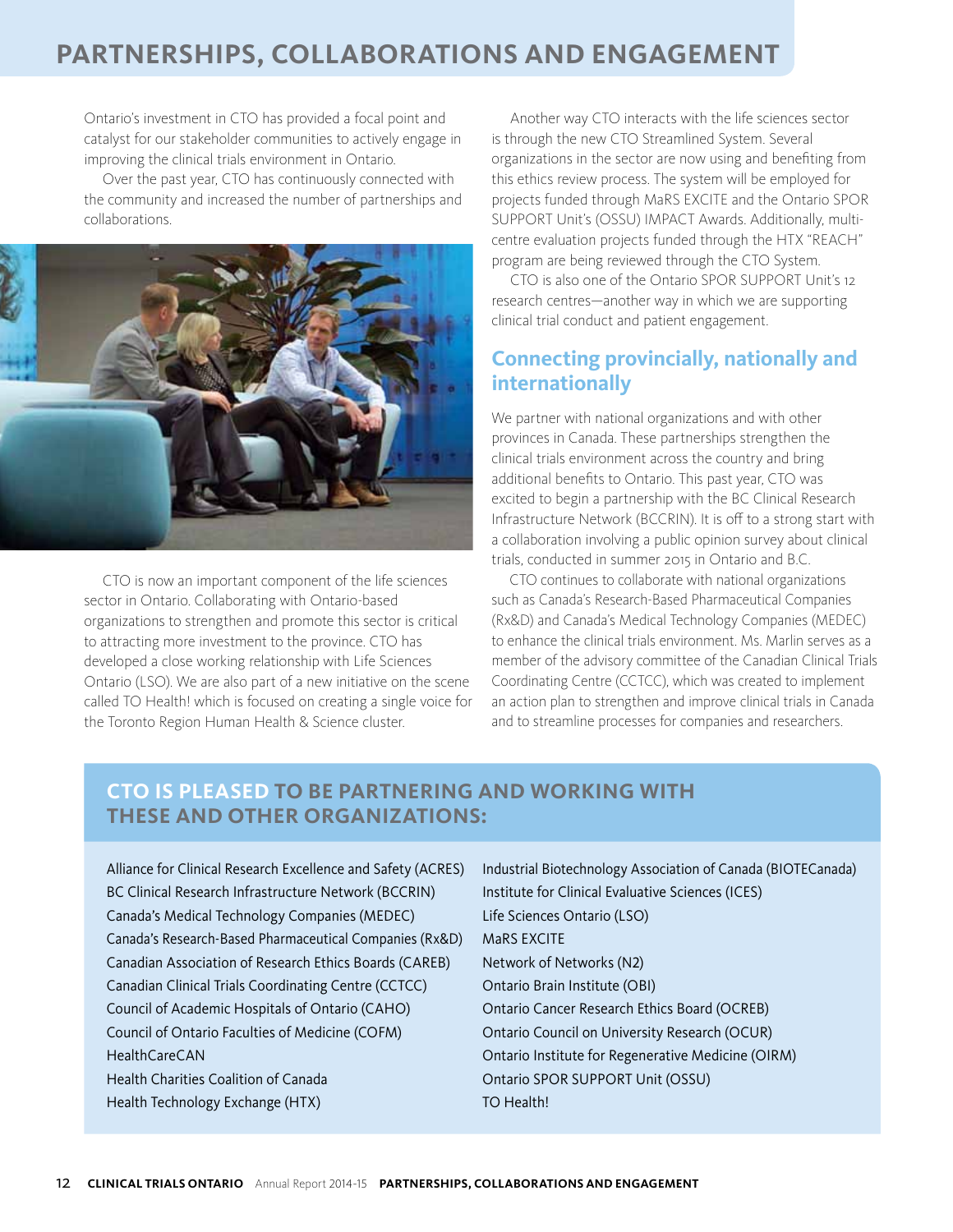

*From left to right: Rob McMaster, Chair, BCCRIN; Heather Harris, Director, Operations, BCCRIN; Susan Marlin, President and CEO, CTO; Arthur Slutsky, Chair, Board of Directors, CTO.*

 In the past year, CTO has also worked closely with the Canadian Association of Research Ethics Boards (CAREB) and the Network of Networks (N2) to support excellent initiatives already underway in the community that help clinical research. CTO was involved in the review of the CAREB and N2 REB standard operating procedures, released in fall 2014. Translation of the English-language documents into French was funded by CTO. The Canadian REB SOPs are specific to ethics boards that review health sciences research and are compliant with applicable Canadian and U.S. regulatory and ethics guidance criteria.

 Beyond our borders, CTO recently entered into an international relationship with the U.S.-based Alliance for Clinical Research Excellence and Safety (ACRES), a multisector non-profit dedicated to excellence in clinical research. Our cross-border partnership with ACRES focuses on working together to address the global challenges facing the conduct of clinical trials and the development of global therapies and health-related research endeavours. It is the first time that ACRES has entered into a strategic alliance with a provincial organization in Canada. CTO and ACRES have a common interest in advancing clinical research to improve the development and delivery of medical therapies. We will share information and collaborate in areas of mutual interest that may include streamlining global ethical review processes and regulatory innovations, site performance, and patient and public engagement in research.

#### **Interacting in person and online**

Community engagement also takes place through hosting of the CTO conference. This event, held in March 2015, advanced discussions about the changing clinical research ecosystem and Ontario's place in it. (See page 9 for more details.) CTO also interacts with the community at other conferences and events, including BIO 2015. Ms. Marlin presented at the Canadian Association of Research Ethics Board's CAREB-ACCER 2015 National Conference and AGM, and at the CARA 2015 Annual Conference, hosted by the Canadian Association of Research Administrators. CTO had meetings throughout the year with institutions, industry, clinical trial service providers, investigators/investigator networks, government, innovation partners, participant/patient groups, and provincial, national and international initiatives.

 CTO has also increased its engagement with stakeholders on social media, including with groups such as MEDEC, Rx&D, MaRS EXCITE and companies that interact with CTO. Readership is increasing for our e-newsletter, Phase Next, which promotes CTO activities and continued stakeholder engagement.

 As a stakeholder-led organization, collaborations and community engagement come naturally to CTO. Our flagship program, the CTO Streamlined System, was built as a collaborative effort with our hospital, university, REB, industry, private provider and other communities supporting clinical research. The clinical research community continues to make extraordinary contributions to CTO programming.



**CLINICAL TRIALS ONTARIO** Annual Report 2014-15 **PARTNERSHIPS, COLLABORATIONS AND ENGAGEMENT** 13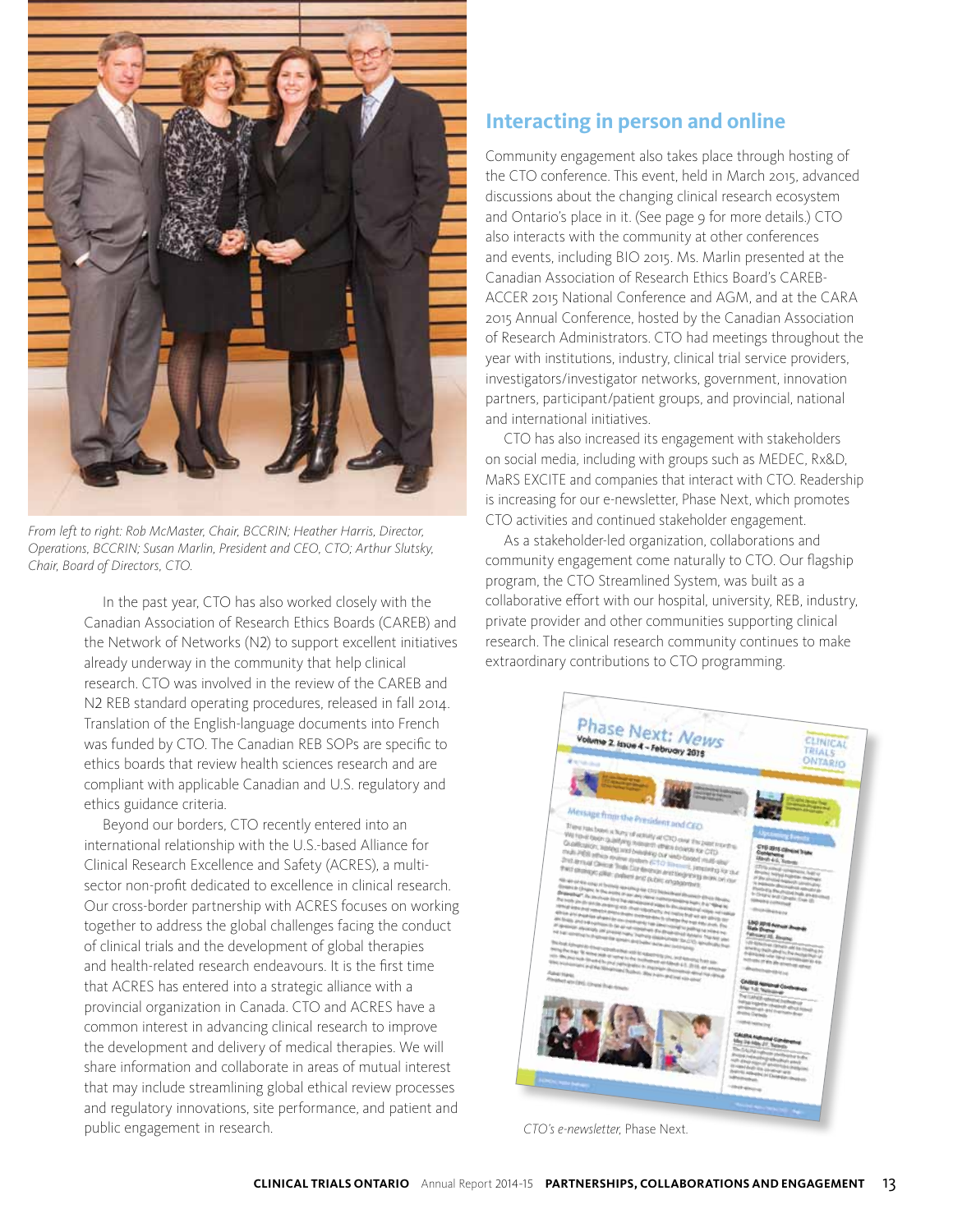# WE THANK THE MEMBERS OF THE FOLLOWING CTO GROUPS AND

### **Research Ethics Review Advisory Group**

| <b>Nancy Camack</b>     | Director, Clinical Research Administration, Ottawa Hospital Research Institute                           |
|-------------------------|----------------------------------------------------------------------------------------------------------|
| <b>Albert Clark</b>     | Chair, Health Sciences & Affiliated Teaching Hospitals Research Ethics Board, Queen's University         |
| <b>Michael Coughlin</b> | Chair, Tri-Hospital Research Ethics Board                                                                |
| <b>Sharon Freitag</b>   | Director, Research Ethics Office, St. Michael's Hospital                                                 |
| <b>Dianne Godkin</b>    | Senior Ethicist, Trillium Health Partners                                                                |
| Dario Kuzmanović        | Research Ethics Manager & Analyst, Office of Research Ethics, University of Toronto                      |
| Janet Manzo             | Executive Director, Ontario Cancer Research Ethics Board, Ontario Institute for Cancer Research          |
| <b>David Mazer</b>      | Professor of Anesthesia, University of Toronto, St. Michael's Hospital                                   |
| Keitha McMurray         | Executive Director, Research Integrity & Clinical Research Operations, Sunnybrook Health Sciences Centre |
| <b>Kelly Morris</b>     | Manager, Research Ethics, St. Joseph's Care Group                                                        |
| Anita Sengar            | Operations Manager, Research Ethics Board, University Health Network                                     |
|                         |                                                                                                          |

### **College of Reviewers**

| Erika Basile             | Director, Research Ethics, Western University                                                                                  |
|--------------------------|--------------------------------------------------------------------------------------------------------------------------------|
| <b>Albert Clark</b>      | Chair, Health Sciences & Affiliated Teaching Hospitals Research Ethics Board, Queen's University                               |
| Alison M. Collins-Mrakas | Senior Manager & Policy Advisor, Office of Research Ethics, York University                                                    |
| <b>Padraig Darby</b>     | Chair, Research Ethics Board, Centre for Addiction and Mental Health                                                           |
| <b>Sharon Freitag</b>    | Director, Research Ethics Office, St. Michael's Hospital                                                                       |
| Joseph Gilbert           | Chair, Health Sciences Research Ethics Board, Western University                                                               |
| Jack Holland             | Chair, Oncology REB Review Panel, University Health Network                                                                    |
| Alexander Karabanow      | Manager, Clinical Research Services, University Health Network                                                                 |
| Dario Kuzmanović         | Research Ethics Manager & Analyst, Office of Research Ethics, University of Toronto                                            |
| Ilde Lepore              | Ethics Officer, Faculty of Medicine, Research, Graduate Studies and IRB, McGill University                                     |
| Janet Manzo              | Executive Director, Ontario Cancer Research Ethics Board, Ontario Institute for Cancer Research                                |
| <b>Raphael Saginur</b>   | Chair, Ottawa Health Science Network Research Ethics Board                                                                     |
| <b>Suzette Salama</b>    | Associate Clinical Professor, Department of Medicine, McMaster University and Chair, Hamilton Integrated Research Ethics Boara |
| <b>Francine Sarazin</b>  | Vice-Chair, Ottawa Health Science Network Research Ethics Board                                                                |
| <b>Richard Sugarman</b>  | Chair, Ontario Cancer Research Ethics Board, Ontario Institute for Cancer Research                                             |
| Alison van Nie           | Research Ethics Officer, Ontario Cancer Research Ethics Board, Ontario Institute for Cancer Research                           |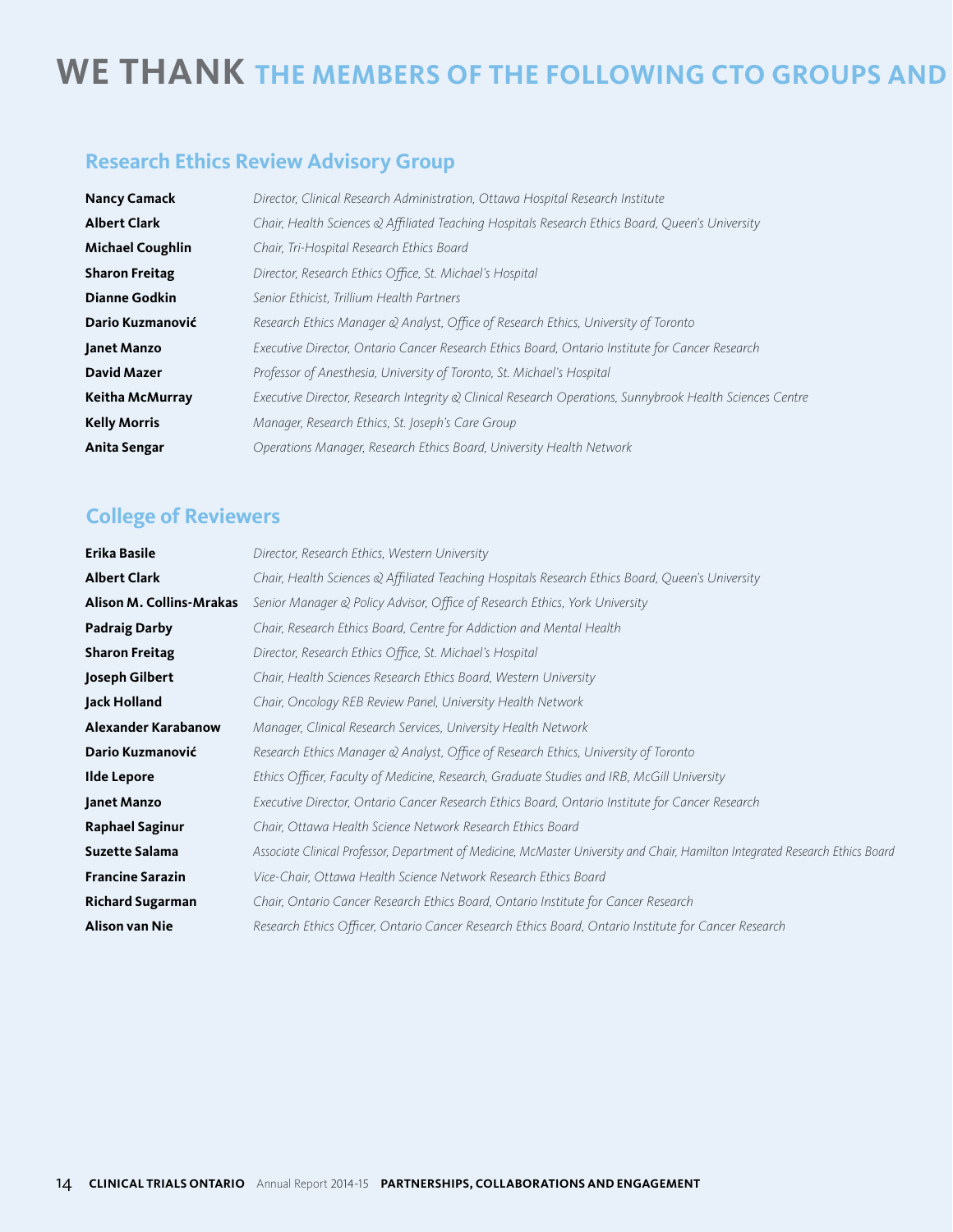# **COMMITTEES FOR THEIR DEDICATION AND CONTRIBUTION:**

### **Participation Agreement Working Group**

| Tamara Birkenheier       | Senior Legal Counsel, Sunnybrook Health Sciences Centre, Sunnybrook Research Institute                               |
|--------------------------|----------------------------------------------------------------------------------------------------------------------|
| <b>David Bruce</b>       | Legal Counsel & Associate Director (Research Contracts), Industry Partnerships & Innovation Park, Queen's University |
| <b>Cheryl Litchfield</b> | Manager, Grants and Contracts, Lawson Health Research Institute                                                      |
| <b>Cindy Lu</b>          | Counsel, Research, St. Michael's Hospital                                                                            |
| Janet Manzo              | Executive Director, Ontario Cancer Research Ethics Board, Ontario Institute for Cancer Research                      |
| Keitha McMurray          | Executive Director, Research Integrity & Clinical Research Operations, Sunnybrook Health Sciences Centre             |
| <b>Paul McPherson</b>    | Director, Grants, Contracts and Ethics Review Services, University Health Network                                    |
| <b>Katie Porter</b>      | Director of Research Administration, Hamilton Health Sciences Corporation                                            |
| <b>Howard Simkevitz</b>  | General Counsel & Privacy Officer, Ontario Institute for Cancer Research                                             |

### **Non-Clinical Trials Forms Working Group**

| Erika Basile         | Director, Research Ethics, Western University                                                    |
|----------------------|--------------------------------------------------------------------------------------------------|
| <b>Albert Clark</b>  | Chair, Health Sciences & Affiliated Teaching Hospitals Research Ethics Board, Queen's University |
| <b>Dianne Godkin</b> | Senior Ethicist, Trillium Health Partners                                                        |
| Janet Manzo          | Executive Director, Ontario Cancer Research Ethics Board, Ontario Institute for Cancer Research  |
| Lorelei Nardi        | REB Program Manager, The Hospital for Sick Children (formerly)                                   |

### **Industry Advisory Group**

| <b>Tracey Allin</b>     | Regional Research Manager, Medicines Development Unit, Diabetes & Biomedicines, Eli Lilly Canada Inc.           |  |  |
|-------------------------|-----------------------------------------------------------------------------------------------------------------|--|--|
| Nita Arora              | Regional Head, Clinical Operations North America, Hoffmann-La Roche                                             |  |  |
| Shurjeel Choudhri       | Senior Vice President and Head, Medical and Scientific Affairs, Bayer Inc.                                      |  |  |
| <b>Wendy Gibson</b>     | Director, Site Management & Monitoring Canada, AstraZeneca                                                      |  |  |
| <b>Raphael Hofstein</b> | President and Chief Executive Officer, MaRS Innovation                                                          |  |  |
| <b>Chantal Lacasse</b>  | Senior Clinical Operations Manager, Medical Division, Chef Principale, Operations cliniques, Division Medicale, |  |  |
|                         | AbbVie Corporation/Corporation AbbVie                                                                           |  |  |
| <b>Brian Lewis</b>      | President and Chief Executive Officer, MEDEC                                                                    |  |  |
| <b>Mark Lundie</b>      | Director, Medical Affairs, Rare Diseases, Pfizer Canada Inc.                                                    |  |  |
| <b>Neil Maresky</b>     | Vice President, Scientific Affairs, AstraZeneca                                                                 |  |  |
| <b>Barbara Nicholls</b> | Director, Clinical Development - Therapy Area/Respiratory, ID, CV/MET, GlaxoSmithKline (GSK)                    |  |  |
| <b>Stephanie Ounpuu</b> | Director, Clinical Operations, Boehringer Ingelheim (Canada) Ltd./Ltée                                          |  |  |
| Doron Sagman            | Senior Medical Director, Eli Lilly                                                                              |  |  |
| <b>Clive Ward-Able</b>  | Executive Director, R&D, Amgen                                                                                  |  |  |
| James Wilson            | President, Brancorth Medical Inc.                                                                               |  |  |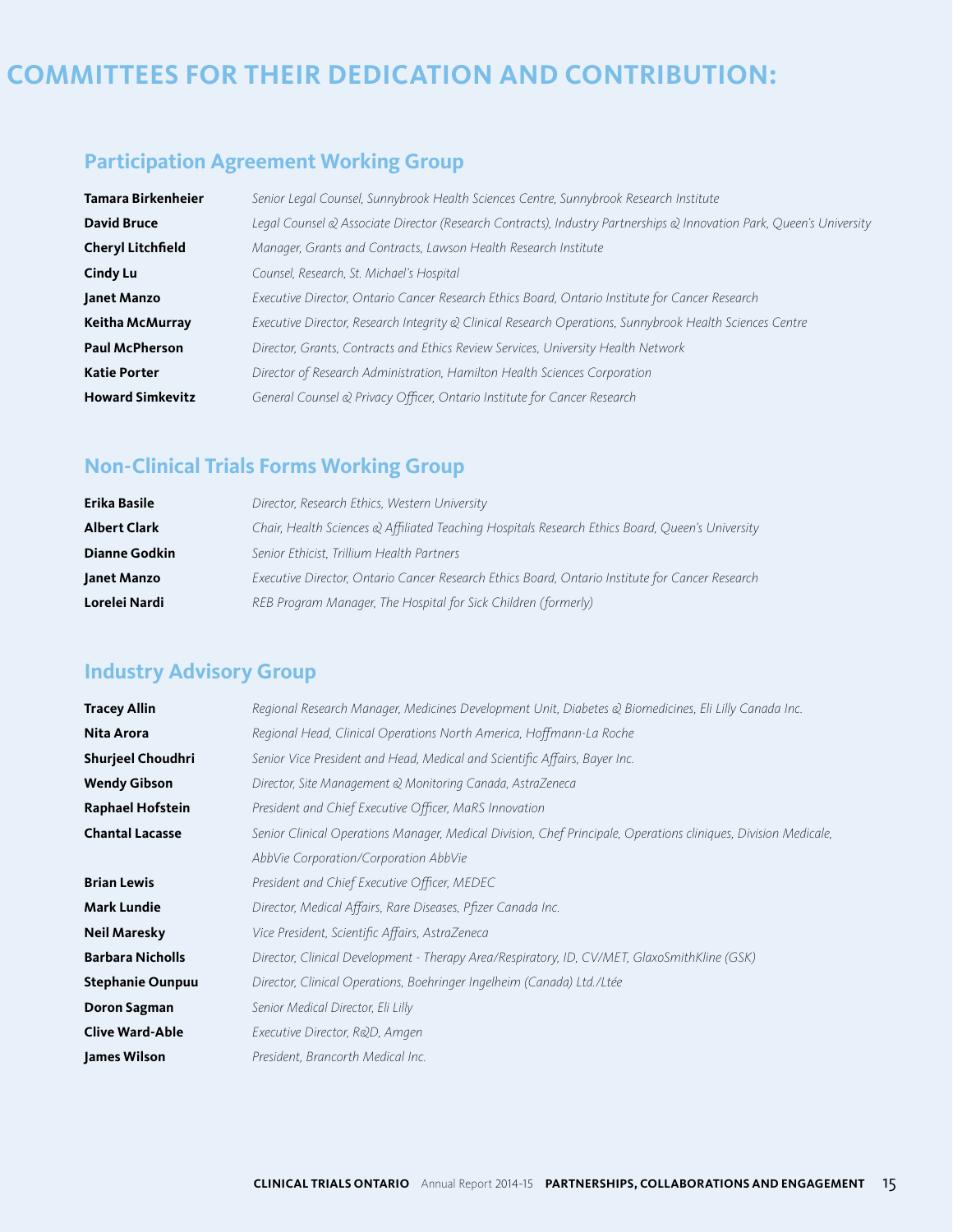#### as at April 30, 2014 and April 30, 2015

|                                                                                                                                       | 2015                          |    | 2014              |
|---------------------------------------------------------------------------------------------------------------------------------------|-------------------------------|----|-------------------|
| <b>ASSETS</b>                                                                                                                         |                               |    |                   |
| <b>Current assets</b>                                                                                                                 |                               |    |                   |
| Cash                                                                                                                                  | \$264,754                     | \$ | 281,710           |
| Guaranteed investment certificates                                                                                                    | 10,014                        |    | 10,021            |
| HST rebate recoverable                                                                                                                | 39,465                        |    | 46,481            |
| Amounts receivable                                                                                                                    | 221                           |    | 7,035             |
| Prepaid software costs                                                                                                                | 160,543                       |    | 395,712           |
| Prepaid rent                                                                                                                          | 58,225                        |    | 120,051           |
| Prepaid insurance and other costs                                                                                                     | 24,671                        |    | 11,060            |
|                                                                                                                                       | \$<br>557,893                 | \$ | 872,070           |
| <b>LIABILITIES AND NET ASSETS</b><br><b>Current liabilities</b><br>Accounts payable and accrued liabilities<br>Deferred contributions | \$<br>\$<br>64,242<br>485,278 |    | 55,611<br>807,189 |
|                                                                                                                                       | 549,520                       |    | 862,800           |
| Net assets                                                                                                                            |                               |    |                   |
| Unrestricted                                                                                                                          | 8,373                         |    | 9,270             |
|                                                                                                                                       | \$<br>557,893                 | \$ | 872,070           |
|                                                                                                                                       |                               |    |                   |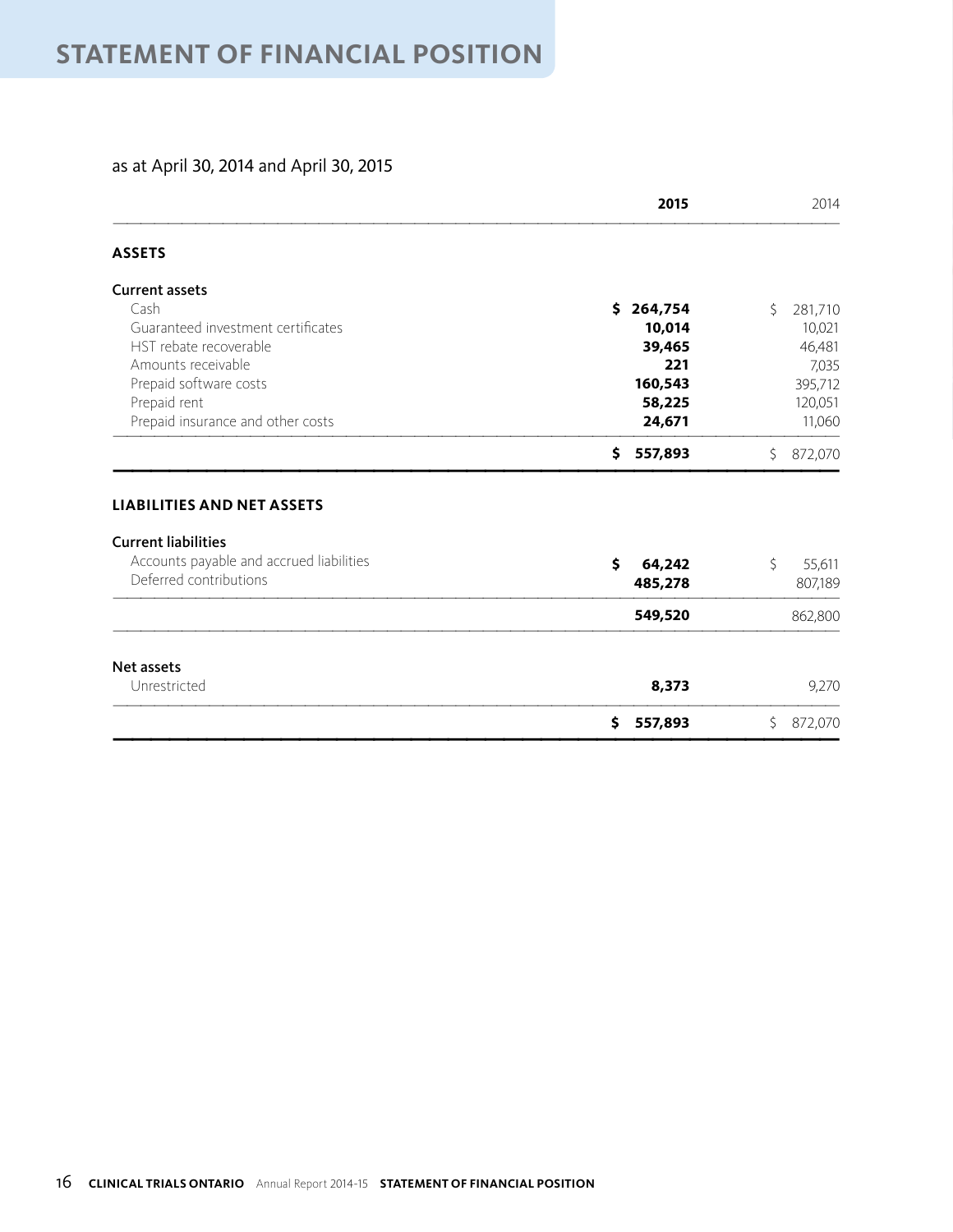### **ORGANIZATIONAL PROFILE**

#### **OUR TEAM**

*CTO Team* 

**Susan Marlin** *President and CEO* **Manal Siddiqui** *Manager* **Erin Bell** *Program Coordinator* **Matthew D'Ascanio** *Program Coordinator* **Elena Trebinjac** *Program Administrator* **Jessa Gill** *Project Manager, e-REB IT System* **Gwen Penvern** *Web Application Developer* **Margaret Polanyi** *Senior Communications Specialist (Part-time)* **Sean Power** *Communications Specialist (Part-time)* **Anita Sengar** *Lead Auditor, REB Qualification Program* **Sheri Webb** *Auditor, REB Qualification Program* **Chris Riddle** *Governance Support (Part-time)* 

#### COMMUNITY EXPERTS

#### **Multi-Centre Research Ethics Review**

**Janet Manzo** *Executive Director, Ontario Cancer Research Ethics Board*

#### **IT Infrastructure**

**Lam Pho** *Director of Information Technology, NCIC Clinical Trials Group/ Director of Information Technology, Canadian Cancer Clinical Trials Network*

#### **Legal Agreements and Contracts**

**Cheryl Litchfield** *Manager, Grants and Contracts, Lawson Health Research Institute*

#### FORMER TEAM MEMBERS

**Dawn Richards** *Participant Engagement Advisor (Part-time)* **Don Willison** *Participant Engagement Advisor (Part-time)*  **Levan Khutsishvili** *Web Application Developer* **Delilah Ofosu-Barko** *Auditor, REB Qualification Program*  **Kim Riley** *Executive Assistant (Part-time)* **Kim Brown** *Administrative Assistant (Part-time)*

#### **BOARD OF DIRECTORS**

**Arthur Slutsky** *(Chair) Vice-President, Research, St. Michael's Hospital* **Mark Lundie** *(Vice-Chair and Secretary) Director, Medical Affairs, Rare Diseases, Pfizer Canada Inc.*

**Michael Owen** *(Treasurer) Vice-President, Research, Innovation & International, University of Ontario Institute of Technology* 

**Raphael Saginur** *Chair, Ottawa Health Science Network REB* 

**James Wilson** *President, Brancorth Medical Inc.* 

**Clive Ward-Able** *Executive Director, R&D, Amgen*

**Raphael Hofstein** *President and Chief Executive Officer, MaRS Innovation*

**Michael Wood** *Director, Research & Innovation, North York General Hospital*

**Anne Ellis** *Associate Professor & Chair, Division of Allergy & Immunology, Department of Medicine, Queen's University* 

#### **MEMBER REPRESENTATIVES**

**Council of Academic Hospitals of Ontario (CAHO) Karen Michell** *Executive Director*

**Canada's Medical Technology Companies (MEDEC) James Wilson** *President, Brancorth Medical Inc.* 

**Canada's Research-Based Pharmaceutical Companies (Rx&D) Alison Sargent** *Executive Director, The Rx&D Health Research Foundation* 

**Industrial Biotechnology Association of Canada (BIOTECanada) Alison Vanlerberghe** *Director, Market Access, Celgene Corporation*

**Council of Ontario Faculties of Medicine (COFM) Alison Buchan** *Vice-Dean, Research and International Relations, Faculty of Medicine, University of Toronto*

#### **Ontario Council on University Research (OCUR)**

**Michael Owen** *Vice-President, Research, Innovation & International, University of Ontario Institute of Technology*